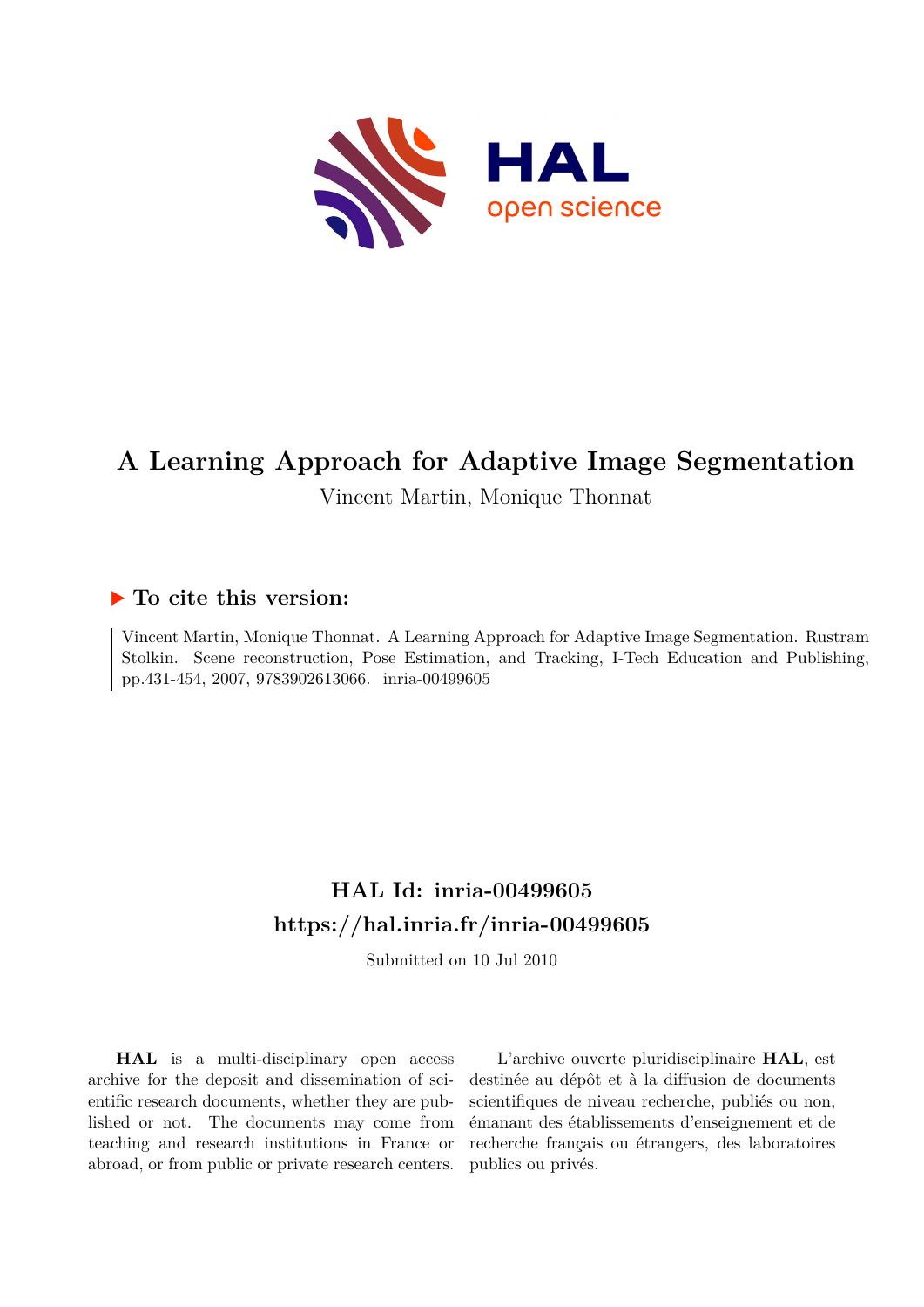## **A Learning Approach for Adaptive Image Segmentation**

Vincent Martin and Monique Thonnat *INRIA Sophia Antipolis, ORION group France*

#### **1. Introduction**

www.i-techonline.com

**Database** 

Access

Image segmentation remains an issue in most computer vision systems. In general, image segmentation is a key step towards high level tasks such as image understanding, and serves in a variety of applications including object recognition, scene analysis or image/video indexing. This task consists in grouping pixels sharing some common characteristics. But segmentation is an ill-posed problem: defining a criterion for grouping pixels clearly depends on the goal of the segmentation. Consequently, a unique general method cannot perform adequately for all applications. When designing a vision system, segmentation algorithms are often heuristically selected and narrowly tuned by an image processing expert with respect to the application needs. Generally, such a methodology leads to *ad hoc* algorithms working under fixed hypotheses or contexts. Three major issues arise from this approach. First, for a given task, the selection of an appropriate segmentation algorithm is not obvious. As shown in Figure 1, state-of-the-art segmentation algorithms have different behaviours. Second, the tuning of the selected algorithm is also an awkward task. Although default values are provided by authors of the algorithm, these parameters need to be tuned to get meaningful results. But complex interactions between the parameters make the behaviour of the algorithm fairly impossible to predict (see Figure 2). Third, when the context changes, so does the global appearance of images. This can drastically affect the segmentation results. This is particularly true for video applications where lighting conditions are continuously varying. It can be due to local changes (e.g. shadows) and global illumination changes (due to meteorological conditions), as illustrated in Figure 3. The third issue emphasizes the need of automatic adaptation capabilities. As in (Martin et al., 2006), we propose to use learning techniques for adaptive image segmentation. No new algorithms are proposed, but rather a methodology that allows to easily set up a segmentation system in a vision application. More precisely, we propose a learning approach for context adaptation, algorithm selection and parameter tuning according to the image content and the application need.

Open Access Database www.i-techonline.comIn order to show the potential of our approach, we focus on two different segmentation  $\overline{e}$ tasks. The first one concerns figure-ground segmentation in a video surveillance application.  $\delta$  tasks. The first one concerns right-ground segmentation.<br>O The second segmentation task we focus on is static image adaptive segmentation.

> Source: Scene Reconstruction, Pose Estimation and Tracking, Book edited by: Rustam Stolkin, ISBN 978-3-902613-06-6, pp.530, I-Tech, Vienna, Austria, June 2007

**23**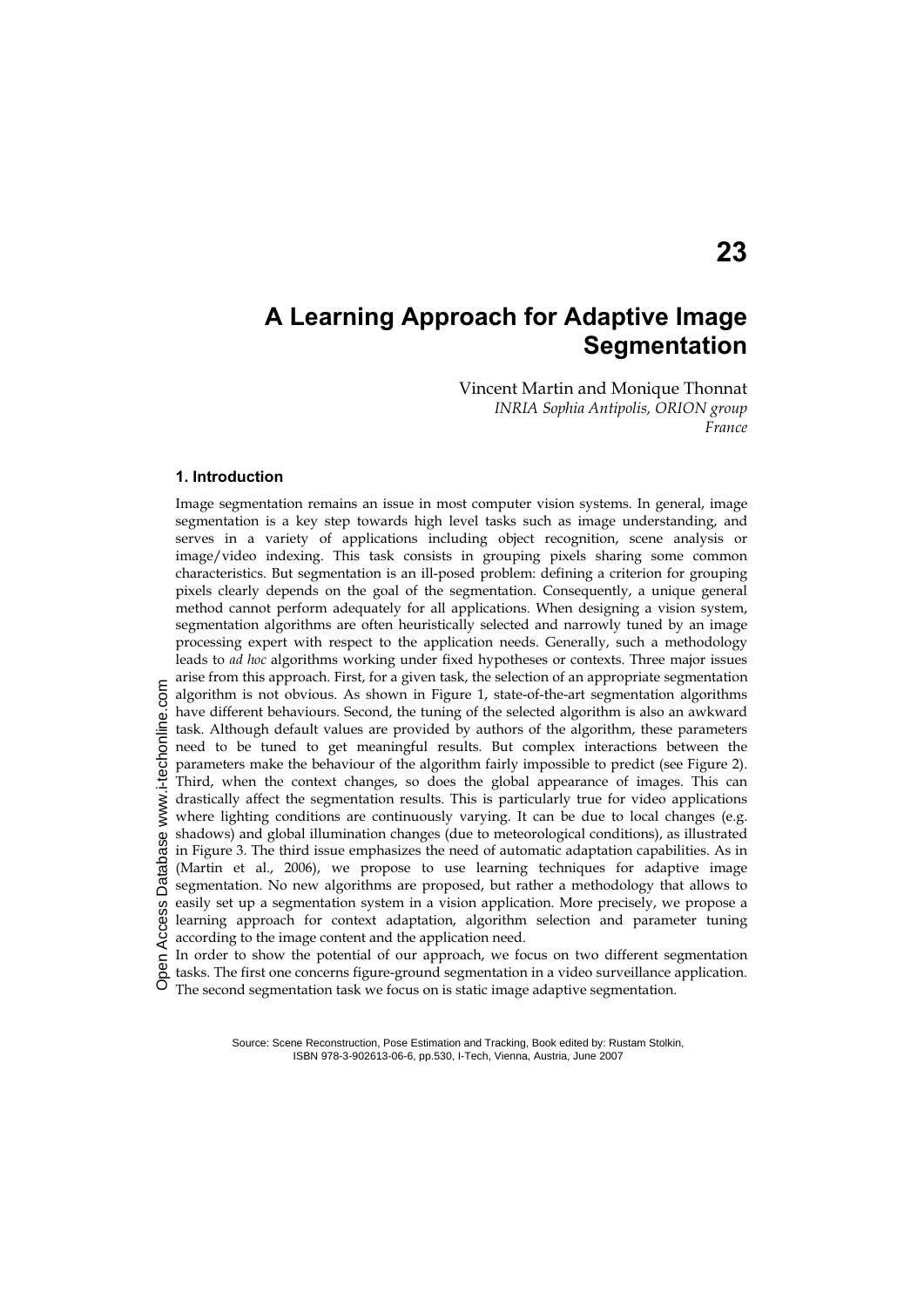

Figure 1. Illustration of the problem of segmentation algorithm selection. Five region-based segmentation algorithms (see Table 1 for details and references) are tuned with default parameters. For better visualization of very small regions, only region boundaries have been represented. Results show differences in terms of number of segmented regions and sensibility to small structures



Figure 2. Illustration of the problem of segmentation algorithm parameter setting. The Hysteresis thresholding algorithm is tuned with two different sets of its two control parameters (T*low* , Τ*high*). A good parameter set might be between these two sets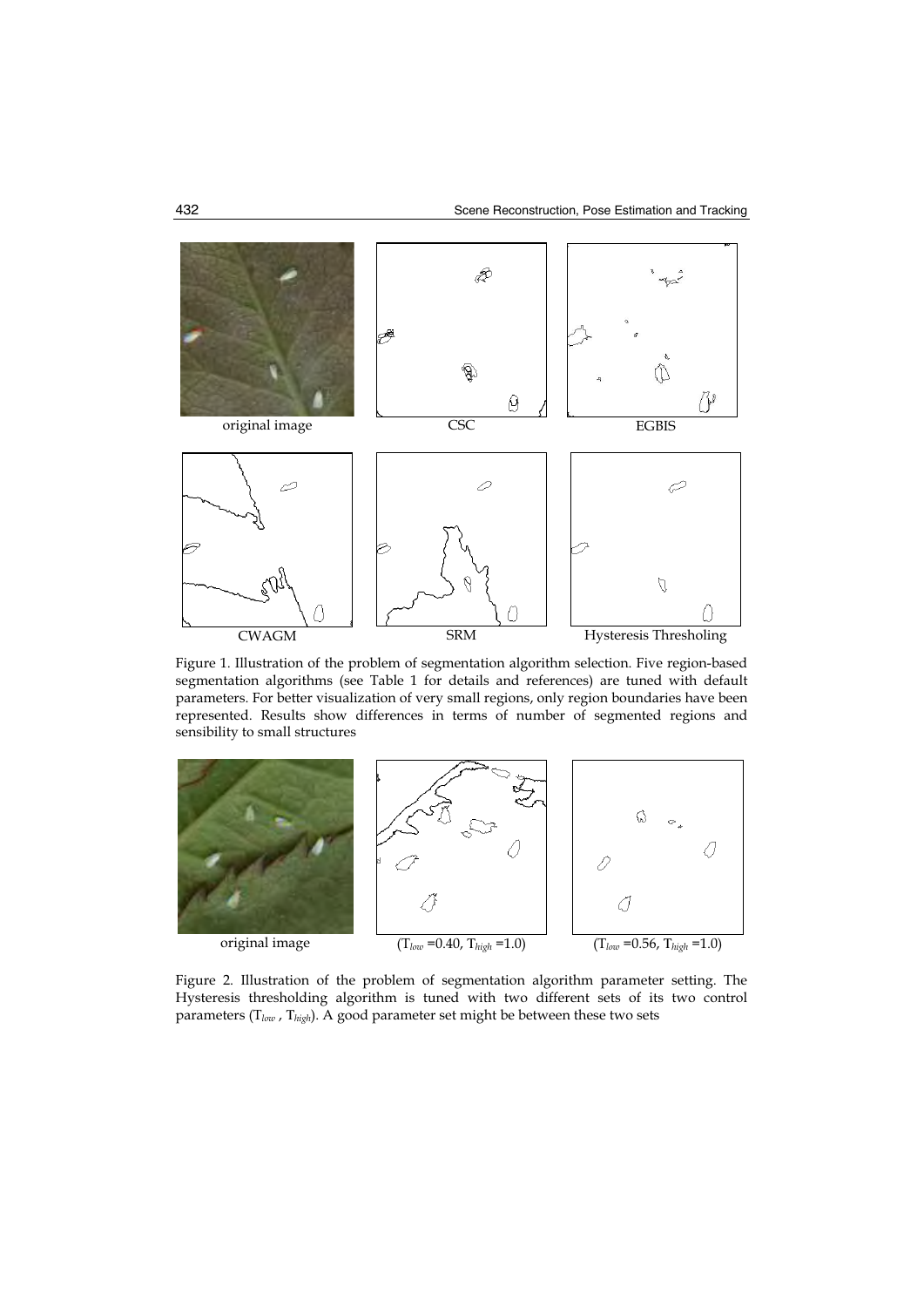

Figure 3. Illustration of the problem of context variation for a video application. Six frames (from a to f) from an outdoor fixed video surveillance camera have been captured along a day. As lighting conditions change, the perception of the scene evolves. This is visible at a local level as in the zone of pedestrian entrance of the car park (see frames c and d) and at a global level (see frames b and f)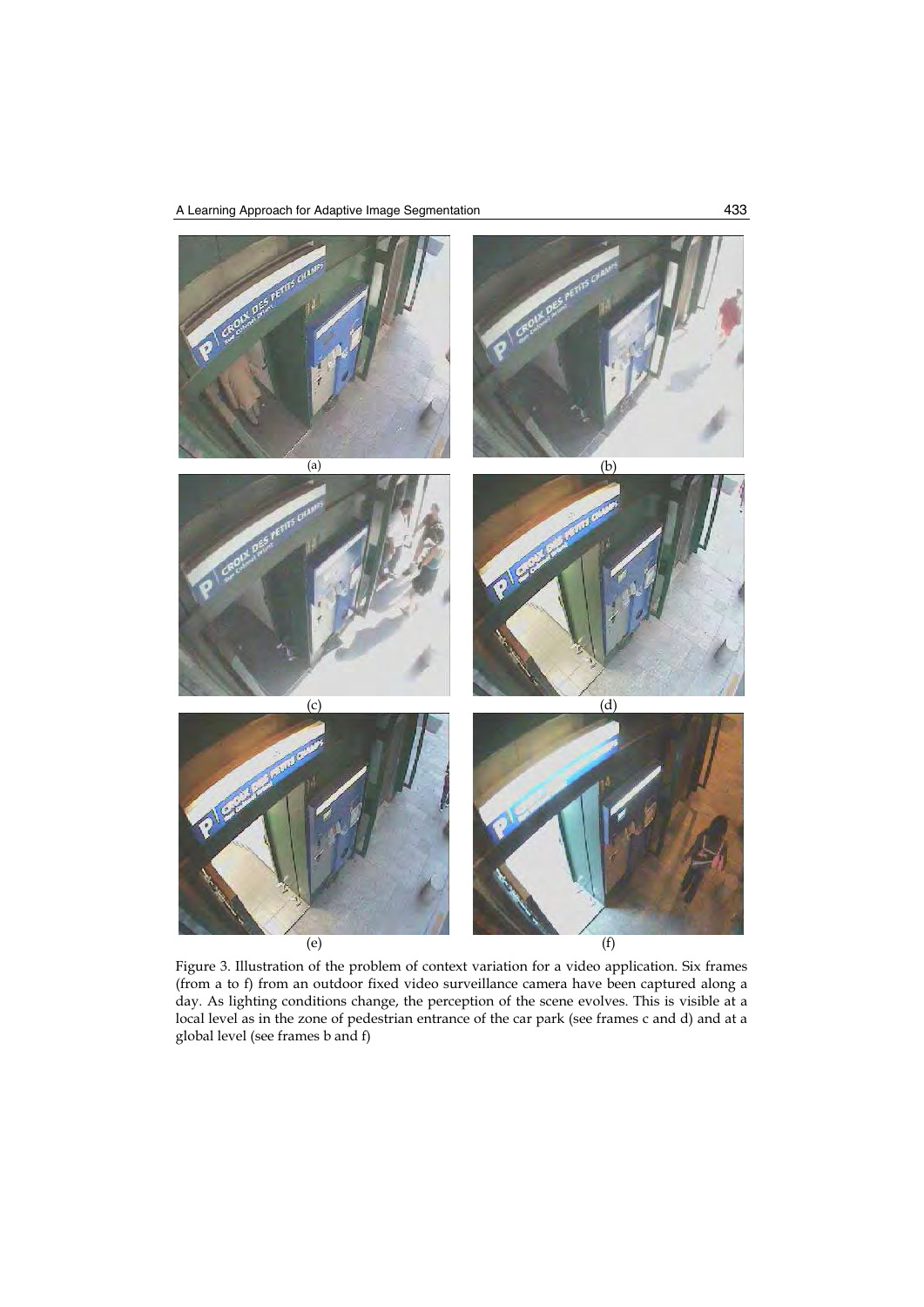434 Scene Reconstruction, Pose Estimation and Tracking



Figure 4. Illustration of the problem of context variations for a static image application. Objects of interest are small, seen from different point of view and background is highly textured, with complex structures. This makes the segmentation task very difficult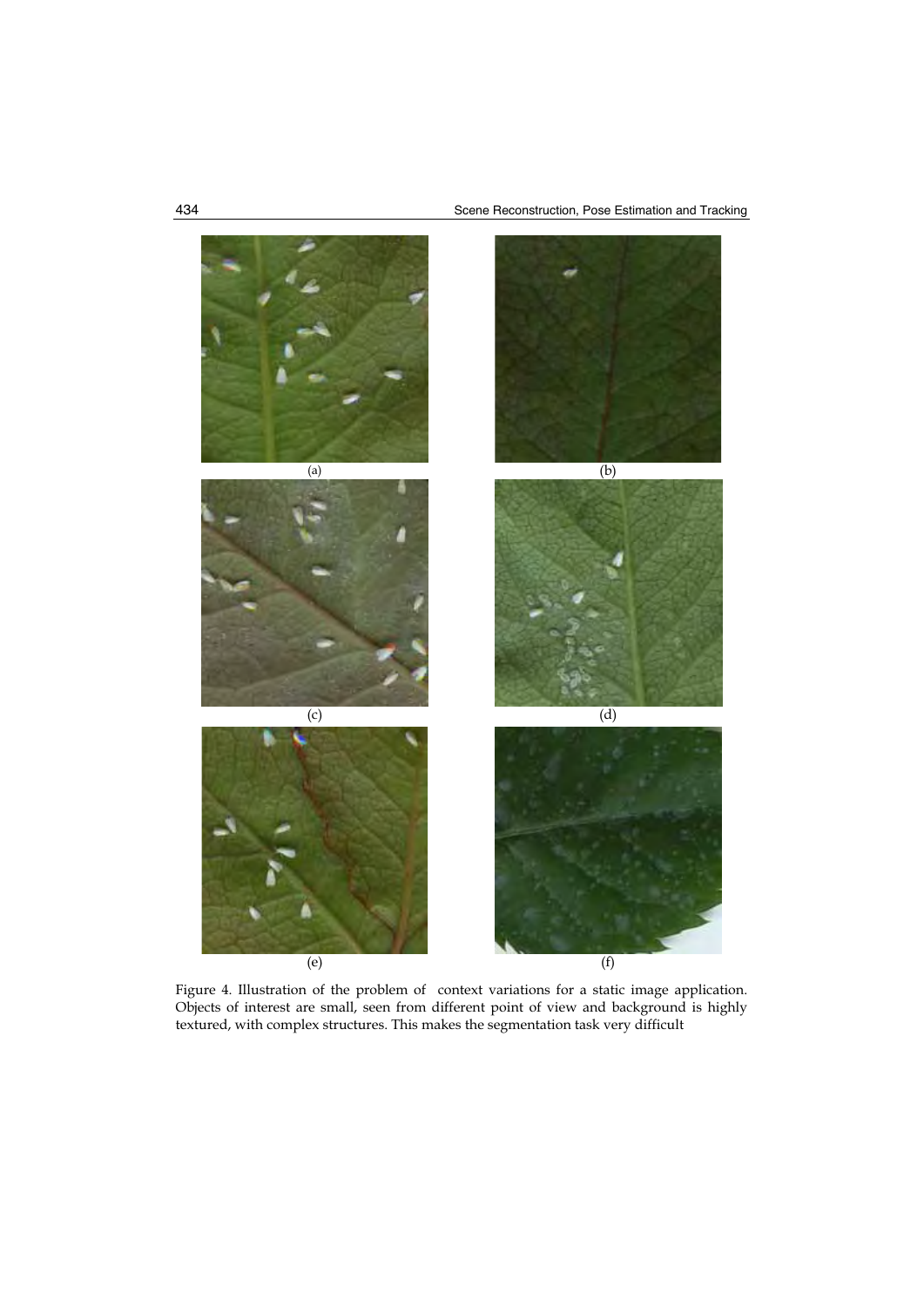In the first task, the goal is to detect moving objects (e.g. a person) in the field of view of a fixed video camera. Detection is usually carried by using background subtraction methods. A large number of techniques has been proposed in recent years mainly based on pixel intensity variation modeling techniques, e.g. using mixture of gaussians (Grimson & Stauffer, 1999), kernel density (Elgammal et al., 2000) or codebook model (Kim et al., 2005). Strong efforts have been done to cope with quick-illumination changes or long term changes, but coping with both problems altogether remains an open issue (see Figure 3 for example). In these situations, we believe that it should be more reliable to split the

background modeling problem into more tractable sub-problems, each of them being associated with a specific context. For this segmentation task, the main contribution of our approach takes place at the context modeling level. By achieving dynamic background model selection based on context analysis, we allow to enlarge the scope of surveillance applications to high variable environments.

In the second task, the goal is to segment complex images where both background and objects of interest are highly variables in terms of color, shape and texture. This is wellillustrated in Figure 4. In other words, the segmentation setting of an image to an other one can be completely different. In this situation, the contribution of our approach arises from the need of adaptability of treatments (algorithm selection and parameter tuning) in order to segment the object of interest in an optimal manner for each image. Knowledge-based techniques have been widely used to control image processing (Thonnat et al., 1999; Clouard et al. 1999). One drawback is that a lot of knowledge has to be provided to achieve good parametrization. In our approach, we alleviate the task of knowledge acquisition for the segmentation algorithm parametrization by using an optimization procedure to automatically extract optimal parameters. In the following sections we describe a learning approach that achieves these objectives.

The organization of the chapter is as follows: Section 2 first presents an overview of the proposed approach then a detailed description is given for two segmentation tasks: figureground segmentation in video sequence and static image segmentation. In section 3, we present how we apply these techniques for a figure-ground segmentation task in a video surveillance application and a static image segmentation task for insect detection over rose leaves. Section 4 summarizes our conclusions and discusses the possibilities of further research in this area.

#### **2. Proposed Approach**

#### **2.1 Overview**

Our approach is based on a preliminary supervised learning stage in which the knowledge of the segmentation task is acquired in two steps.



Figure 5. Context analysis schema. The input is a training image set selected by the user. The output is a set of clustered training image *I<sup>X</sup>*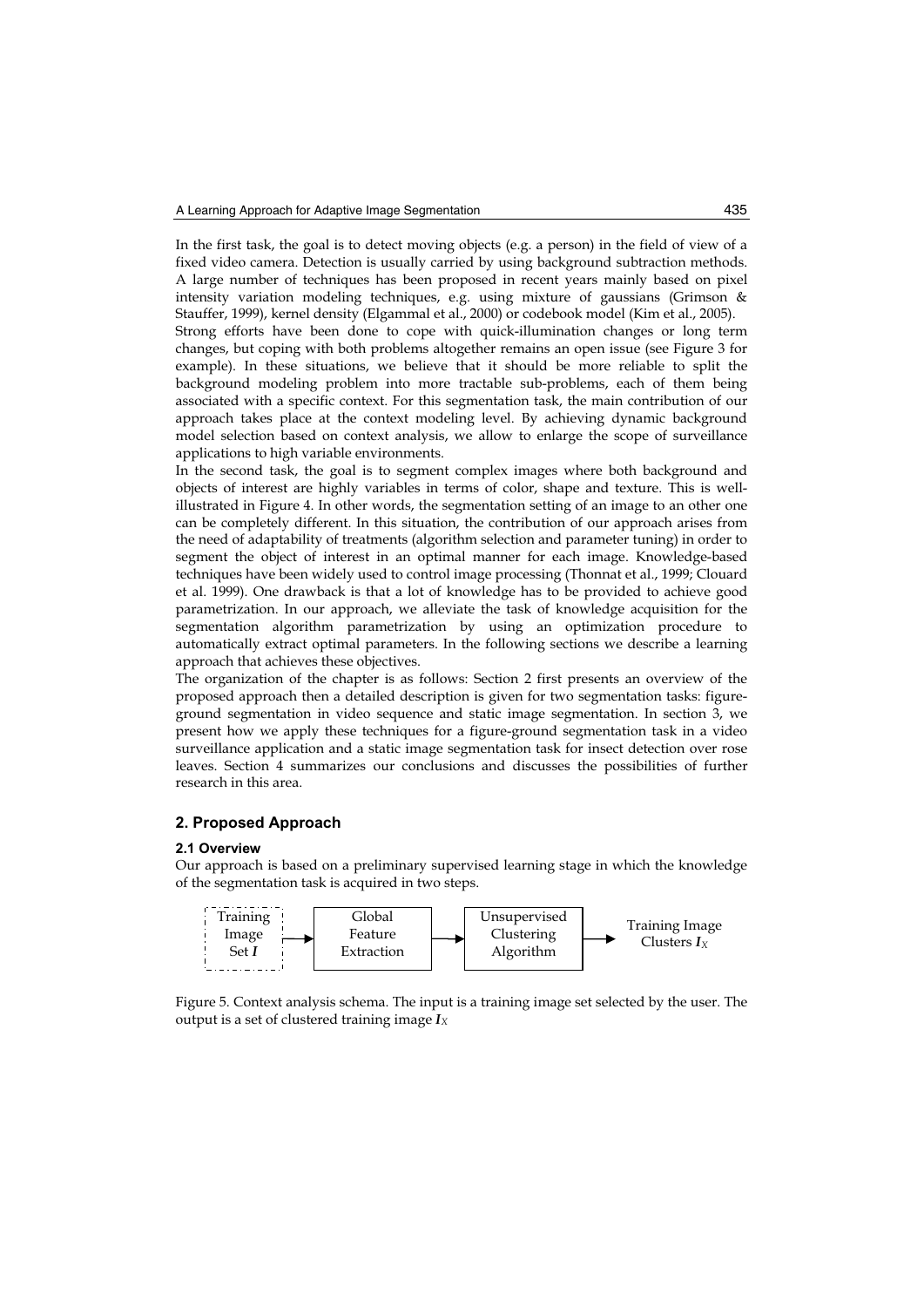The first step of our approach is dedicated to handle context variations. It aims at modeling context variations based on global image characteristics (see Figure 5). The role of the user is to establish a training image set composed of samples that point out context variations. Low-level information is extracted from the training image set to capture image changes. Then, an unsupervised clustering algorithm is used to cluster this training data feature set. This makes further tasks such as high variable object-class modelization possible by restricting object-class model parameter space.

The second step consists in learning the mapping between the knowledge of the segmentation task and the image characteristics (see Figure 6). The user first defines a set of classes according to the segmentation goal (e.g. background, foreground, object of interest #1, object of interest #2, etc.). This set is used to annotate regions from initial training image segmentation (i.e. grid segmentation, manual segmentation). The goal is to train region classifiers. A region classifier allows to evaluate the membership of a region to a class. Then, a segmentation evaluation metric based on these trained classifiers is defined to assess the quality of segmentation results independently of the segmentation algorithm. This assessment will be further used both for parameter optimization and algorithm ranking.



Figure 6. Region classifier training schema. For a cluster of training images  $I_x$  belonging to the same context  $x$ , the user is invited to annotate template regions from initial segmentations. The output is a set of trained region classifiers  $C_x$ , i.e. one classifier per class

After this learning stage our approach proposes an automatic stage for the adaptive segmentation of new images. This stage is devoted to segmentation algorithm parameter control using previously learned knowledge. For an input image, after the context analysis, a global optimization algorithm efficiently explores the parameter space driven by the segmentation quality assessment. The goal is to minimize the assessment value. The main advantage of this procedure is that the search process is independent of both the segmentation algorithm and the application domain. Therefore, it can be systematically applied to automatically extract optimal segmentation algorithm parameters. This scheme is applied to a set of algorithms. By ranking their assessment values, we can select the one which performs the best segmentation for the considered image.

The next sections describe in details each step of our approach for the two investigated segmentation tasks. Figure-ground segmentation task for video surveillance application requires real-time capabilities. In this case, the algorithm selection and parametrization steps are inappropriate because of the necessary computing-time. In static image segmentation task, the computing time is less important.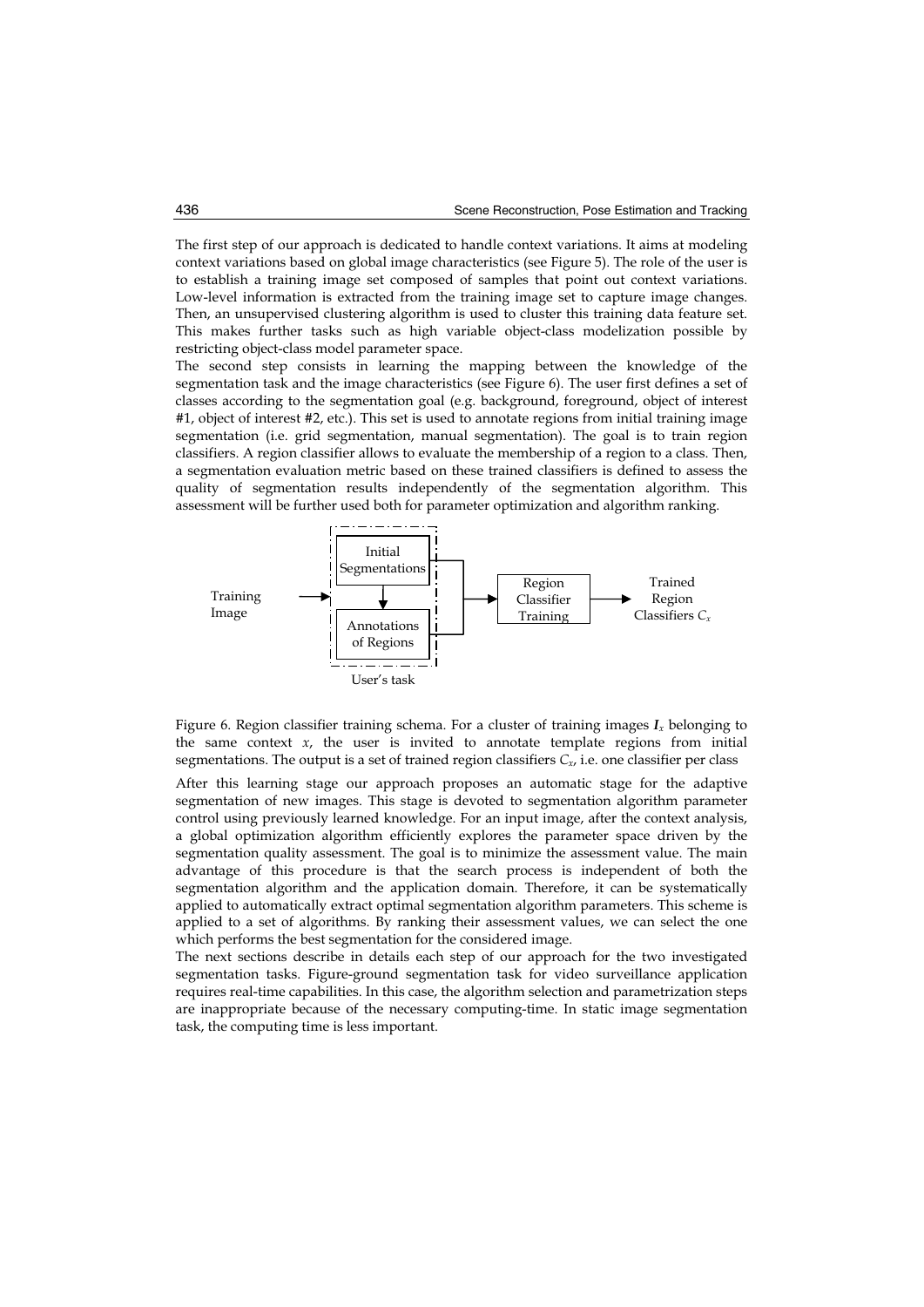#### **2.2 Figure-ground Segmentation in Video Sequences**

We consider a figure-ground segmentation problem in outdoor with a single fixed video camera. The context variations are mainly due to scene illumination changes such as the nature of the light source (natural and/or artificial), the diffusion effects or the projected shadows. The goal is to segment efficiently foreground regions (i.e. mobile objects) from background regions.

#### **2.2.1 Training Dataset Building by Context Analysis**

Segmentation is sensitive to context changes. We study the variability of context in a quantitative manner by using an unsupervised clustering algorithm. The goal is to be able to identify context classes according to a predefined criterion. As context changes alter image both locally and globally, the criterion must be defined to take into account these characteristics. A straightforward approach is to use a global histogram based on pixel intensity distribution as in (Georis, 2006). However, such histograms lack spatial information, and images with different appearances can have similar histograms. To overcome this limitation, we use an histogram-based method that incorporates spatial information (Pass et al., 1997). This approach consists in building a coherent color histogram based on pixel membership to large similarly-colored regions. For instance, an image presenting red pixels forming a single coherent region will have a color coherence histogram with a peak at the level of red color. An image with the same quantity of red pixels but widely scattered, will not have this peak. This is particularly significant for outdoor scene with changing lighting conditions due to the sun rotation, as in Figure 3(a,b).

An unsupervised clustering algorithm is trained using the coherence color feature vectors extracted from the training image set *I*. Let *I* be an image of the training dataset *I*, for each *I*∈*I*, the extracted global feature vector is noted *g<sub>I</sub>*. The unsupervised clustering is applied on  $g_I$ . Its output is a set of clustered training images  $I_X$  composed of *n* clusters  $I_X$ :

$$
\boldsymbol{I}_X = \bigcup_{i=1}^n \boldsymbol{I}_{x_i} \tag{1}
$$

The set of cluster identifiers (ID) is noted  $X=[x_1,...,x_n]$ . In our experiments, we have used a density-based spatial clustering algorithm called DBScan proposed by Ester et al. (Ester et al., 1996). This is well-adapted for clustering noisy data as histograms. Starting from one point, the algorithm searches for similar points in its neighborhood based on a density criteria to manage noisy data.

The next section describes how each cluster of training images is used to train contextspecific background classifiers.

#### **2.2.2 Figure-ground Segmentation Knowledge Acquisition by Automatic Annotations of Buckets**

Because the point of view of the video camera is fixed, we can easily capture spatial information on image. This is done by using an image bucket partioning where a bucket is a small region at a specific image location. For instance, a bucket can be a square of pixels (see Figure 7) or reduced to only one pixel. The size and the shape of a bucket must be fixed and are equals for all samples of the training image set *I*.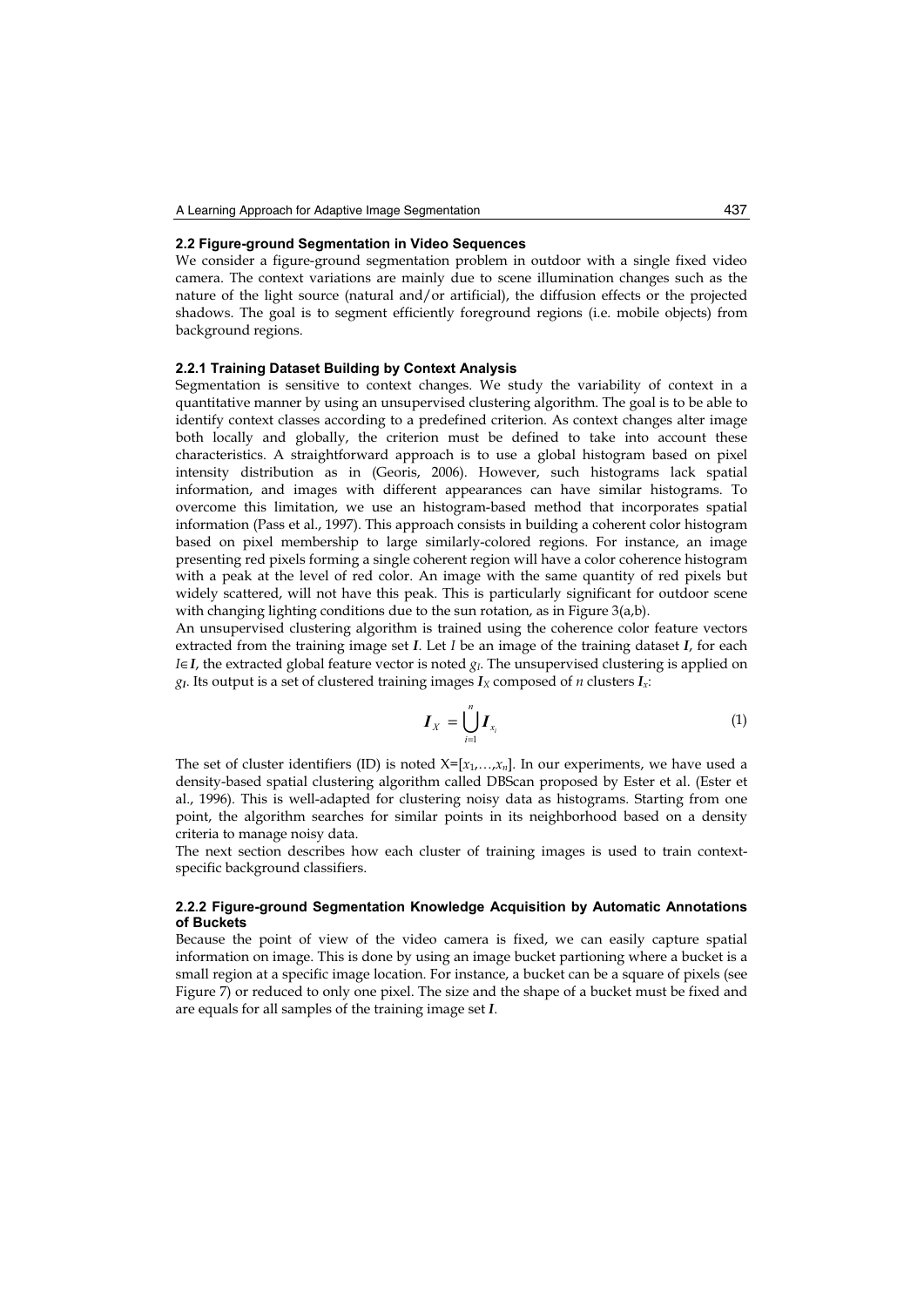| $b_1$ | $b_2$   | $b_3$ |
|-------|---------|-------|
| $b_4$ | $b_{5}$ | $b_6$ |
| b7    | $b_8$   | b9    |

Figure 7. Example of a bucket partioning using a grid segmentation. The image is segmented into nine regions of same size and shape. Each region is a bucket

Let us define the set of bucket partioning *B* as:

$$
B = \bigcup_{i=1}^{m} \boldsymbol{b}_i
$$
 (2)

Where *bi* is a bucket among *m*. Since training image sets are composed of background images, the task of bucket annotations is automatic for a figure-ground segmentation problem. In our approach, this is done by assigning the same background label *l* to each *bi* ∈ *B*. The role of the user is limited to the selection of video sequences where no mobile objects are present. Then, for each bucket, a feature vector  $v<sub>b</sub>$  is extracted and makes, with the label a pair sample noted  $(v_b, l_b)$ . A pair sample represents the association between low-level information  $(v_b)$  and high-level knowledge  $(l_b)$ . If the bucket is a pixel,  $v_b$  can be the  $(R, G, B)$ value of the pixel. If the bucket is a small region,  $v<sub>b</sub>$  can be an histogram of the bucket pixel (R,G,B) values. Since all buckets have the same label, the set of all collected pair samples from  $I<sub>x</sub>$  can be considered as the set of all feature vectors. This constitutes the training dataset <sup>Τ</sup>*x* as:

$$
T_x = \bigcup_{\substack{b \in \mathcal{B} \\ I_x \in \mathcal{I}_x}} \nu_b \tag{3}
$$

and then,

$$
T = \bigcup_{x \in X} T_x \tag{4}
$$

<sup>Τ</sup> represents the knowledge of the segmentation task. At the end of this automatic annotation process, we obtain *m\*n* training data sets (i.e. one training data set per bucket and per context cluster). The following task is to modelize this knowledge in order to train background classifiers.

#### **2.2.3 Segmentation Knowledge Modelization**

For each training image set *Ix*, we have to train a set of specific background classifiers noted *C<sub>x</sub>* with one background classifier  $c_x$  per bucket *b*∈*B* as seen in Figure 8.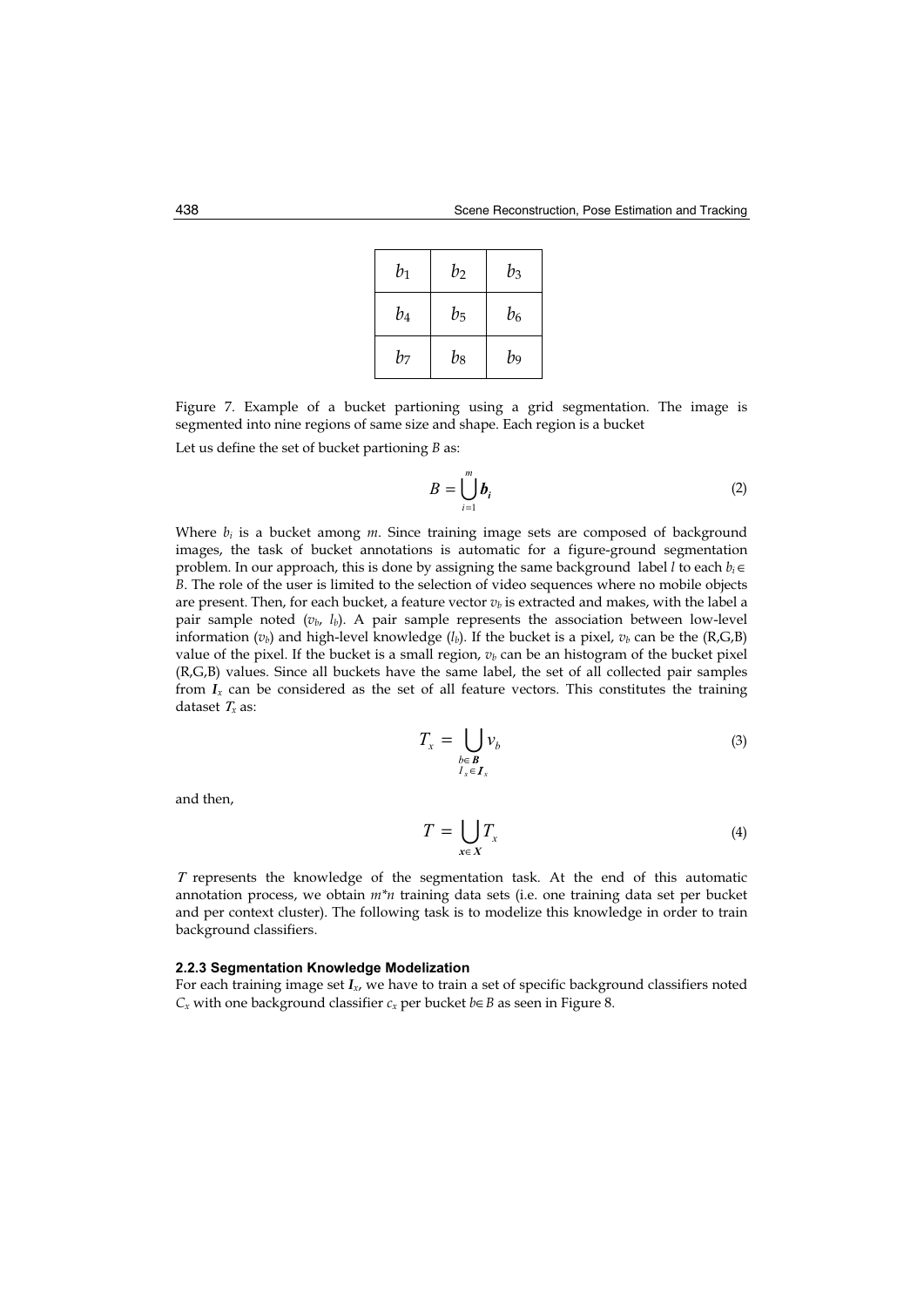

Figure 8. Background classifier training schema for figure-ground segmentation. Since training image sets are composed of only background images, the annotation task is fully automatic

In our approach, we use the background codebook model proposed by Kim et al. (Kim et al., 2005) as background classifier technique. This codebook algorithm adopts a quantization/clustering technique to construct a background model from long observation sequences. For each pixel, it builds a codebook consisting of one or more codewords. For each pixel the set of codewords is built based on a color distortion metric together with brightness bounds applied to the pixel values of the training images  $I<sub>x</sub>$ . The codewords do not necessarly correspond to single Gaussian or other parametric distributions.

According to this algorithm, a bucket is a pixel and the feature vector  $v<sub>b</sub>$  is composed of four features: the three (R,G,B) values of the considered pixel and its intensity. At the end of the training, we obtain one background classifier (i.e. a codebook) for each bucket (i.e. a pixel) and for each background cluster *Ix*.

#### **2.2.3 Real-Time Adaptive Figure-ground Segmentation**



Fig 9. Adaptative segmentation schema for figure-ground segmentation

As illustrated in Figure 9, the first step is the dynamic selection of background classifiers. We also use a temporal filtering step to reduce unstability of the clustering algorithm. Indeed, in cluttered scenes, foreground objects can strongly interact with the environnement (e.g. light reflections, projection of shadows) and then add a bias to the context analysis. So, it is important to smooth the analysis by ponderating the current result with respect to previous ones. Our temporal filtering criterion is defined as follows. For an image *I*, let us define the probability vector of the context analysis ouput for an image *I* as:

$$
p(X \mid g_1) = [p(x_1 \mid g_1), \dots, p(x_n \mid g_1)] \tag{5}
$$

The most probable cluster  $x_I$  with associated probability  $p_{\text{max}}(x_I)$  for the image *I* are then:

$$
p_{\max}(x_I) = \max p(X \mid g_I)
$$
  

$$
x_I = \arg \max p(X \mid g_I)
$$
 (6)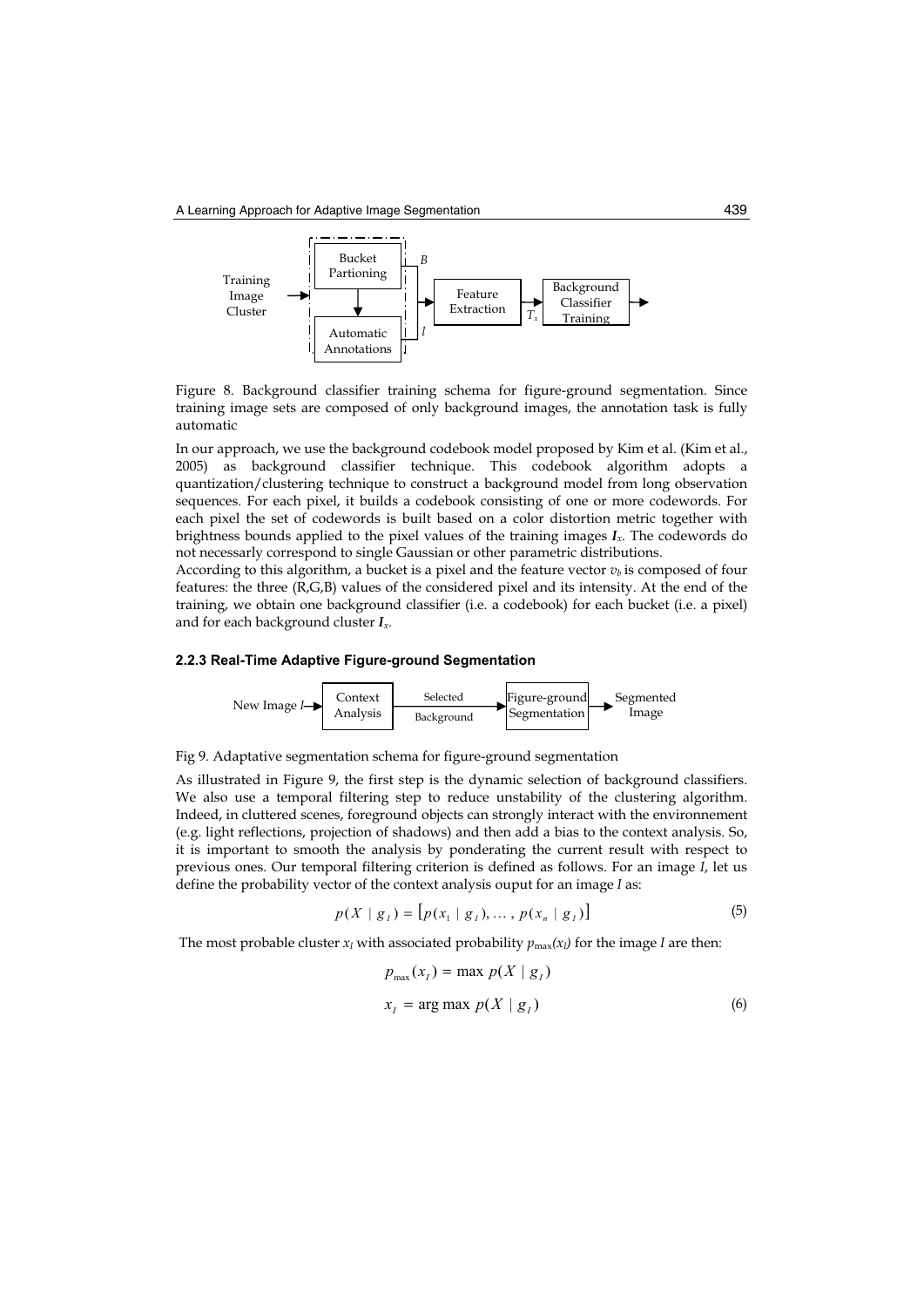Let us define *x* the context cluster identifier,  $x_i$  the cluster identifier for the incoming image  $I$ ,  $\mu$ <sub>x</sub> the square mean of cluster probability computed On a temporal window.  $\alpha$  is a ponderating coefficent related to the width *w* of the temporal filtering window. To decide if  $x_I$  is the adequate cluster for an incoming image *I*, we compare it with the square meanshift of cluster probability  $\mu_x$  as in the algorithm described in Figure 13. In this algorithm, two cases are investigated. If  $x_I$  is the same as the previous one,  $\mu_x$  is updated based on the context maximum probability  $p_{max}(x_i)$  and  $\alpha$ . Else if the current  $x_i$  is different from the previous one, the current  $p_{max}(x_i)$  is tested against  $\mu_x$ . The square value of  $p_{max}(x_i)$  is used to raise the sensibility of temporal filtering to large variations of  $p_{max}(x_I)$ .

When the cluster identifier  $x$  is found, the corresponding background classifiers  $C_x$  are selected for the figure-ground segmentation of *I* as seen in Figure 9.



Figure 9. Context analysis in real-time segmentation. From an input image, a global feature vector  $g_I$  is first extracted. Then, context analysis computes the vector  $p(X | g_I)$ . Context temporal filtering uses this vector to compute the most probable cluster identifier  $x_I$  for the current image depending on previous probabilities

The figure-ground segmentation consists in a vote for each pixel. This vote is based on the results of the background classifiers for each pixel. If a pixel value satisfies both color and brightness distance conditions, it is classified as background  $(l = bg)$ . Otherwise, it is classified as foreground (*l* = *fg*).

The major problem of this segmentation method is that no spatial coherency is taken into account. To overcome this limitation, we compute in parallel a region-based image segmentation. Our objective is to refine the segmentation obtained with background classifiers (see Figure 12) .



Fig 12. Figure-ground segmentation with region spatial refinement

For each region *r* of the region-based segmentation we compute its label *l* by testing the percentage of pixels of this region labelled as foreground by the background classifiers. The refinement criterion is defined as follows:

$$
\text{if } \frac{1}{|r|} \sum_{r} l_{\text{pix}}^{\text{fg}} \ge \theta \quad \text{then } l = fg \quad \text{else } l = bg \tag{7}
$$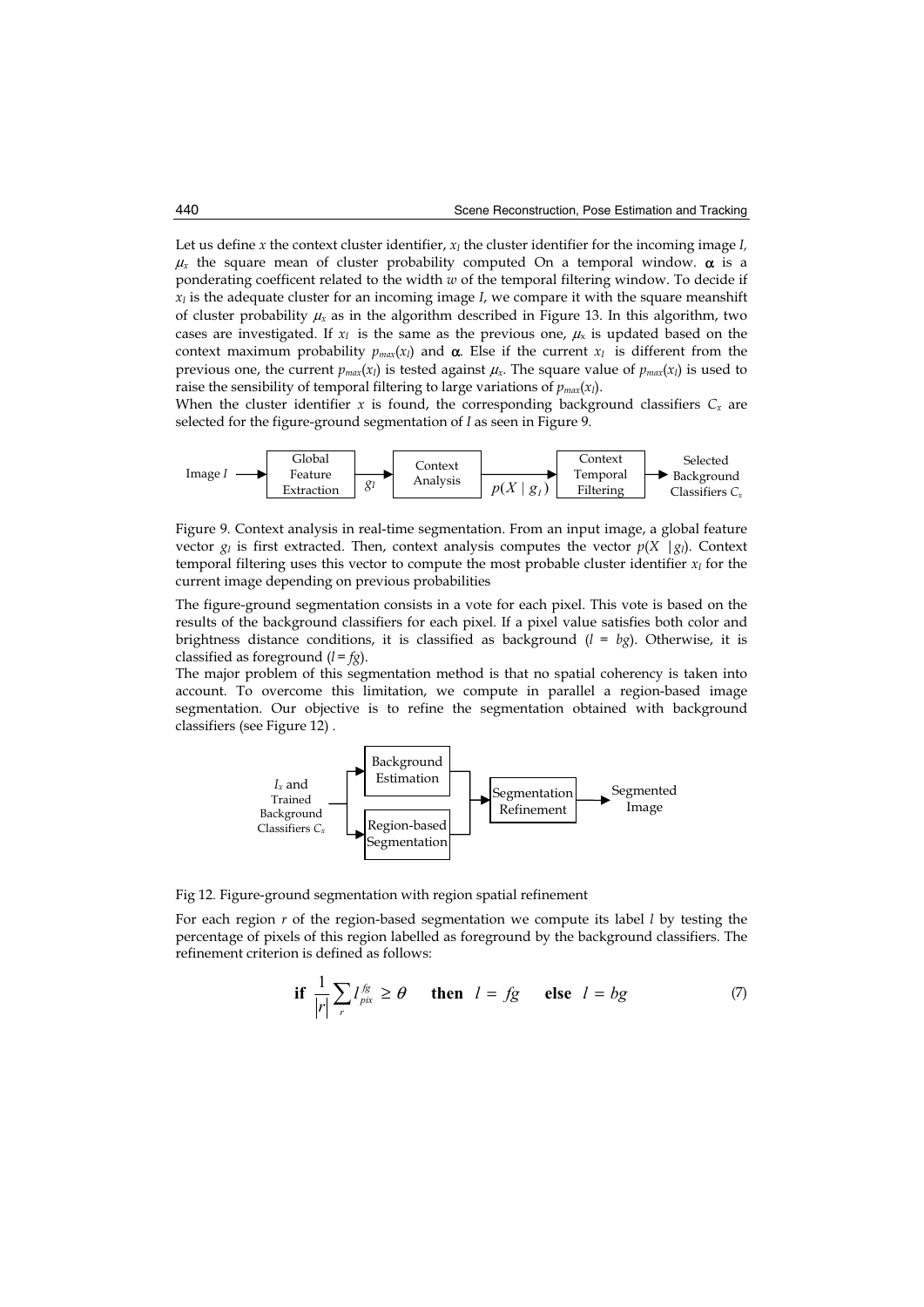where  $\theta$  is a threshold and  $l_{\text{pix}}^g$  is a pixel classified as being a foreground pixel by its corresponding background classifier.

So, if the foreground pixels inside the region *r* represent more or equal than θ percent of the region area  $|\dot{r}|$ , the region  $r$  is considered as a foreground region. In our experiments, we have fixed the threshold  $\theta$  to 90 percent.

| Context Temporal Filtering Algortihm                                                                                 |  |  |  |  |
|----------------------------------------------------------------------------------------------------------------------|--|--|--|--|
| Initialization step:                                                                                                 |  |  |  |  |
| $x \leftarrow 0, \mu = 0, \alpha \leftarrow 0$                                                                       |  |  |  |  |
|                                                                                                                      |  |  |  |  |
| For each new image I                                                                                                 |  |  |  |  |
| I. $[x_1, p_{\text{max}}(x_1)]$ = ContextAnalysis( $g_1$ ) // extract $p(X g_1)$ index of max and its corresp. value |  |  |  |  |
| II. If $(x = x_1 \mid x = 0)$<br>// test the context identifier of $I(0 = noise)$                                    |  |  |  |  |
| $(i)$ $x \leftarrow x_i$                                                                                             |  |  |  |  |
| (ii) $\mu_x \leftarrow \frac{\alpha^* \mu_c + p^2 \max(x_i)}{\alpha + 1}$<br>// update the value of $\mu$ .          |  |  |  |  |
| (iii) If $(\alpha < w)$<br>// test $\alpha$ within the width of the temporal window                                  |  |  |  |  |
| $\alpha \leftarrow \alpha + 1$                                                                                       |  |  |  |  |
| Else If $(p^2_{max}(x_i) \ge \mu)$                                                                                   |  |  |  |  |
| $(i)$ $x \leftarrow x_i$                                                                                             |  |  |  |  |
| (ii) $\mu_{\nu} \leftarrow p^2_{\max}(x_i)$<br>// update the value of $\mu_x$ with square max prob of $p(X g_I)$     |  |  |  |  |
| (iii) $\alpha \leftarrow 1$<br>// reinitialize weight $\alpha$                                                       |  |  |  |  |
| End If                                                                                                               |  |  |  |  |
| III. return $x$                                                                                                      |  |  |  |  |
| End For                                                                                                              |  |  |  |  |

Figure 13. Description of the context temporal filtering algorithm. In our experiment, we have fixed *w* to 40 to consider the last five seconds of the image sequence in the calculation of  $\mu$ <sub>x</sub> (i.e. 40 frames at eight frames per second correspond to five seconds)

Section 3.1 presents experiments of this proposed approach.

#### **2.3 Static Image Adaptive Segmentation**

We consider the segmentation task for a static image segmentation. The goal is to segment objects of interest from the background. The objects of interest are small, variable within the background and background is highly textured, with complex structures.

#### **2.3.1 Training Image Set Building by Context Analysis**

This step is conducted in the same way as in section 2.2.1. For this segmentation task, the user must provide training images containing both objects of interest and background.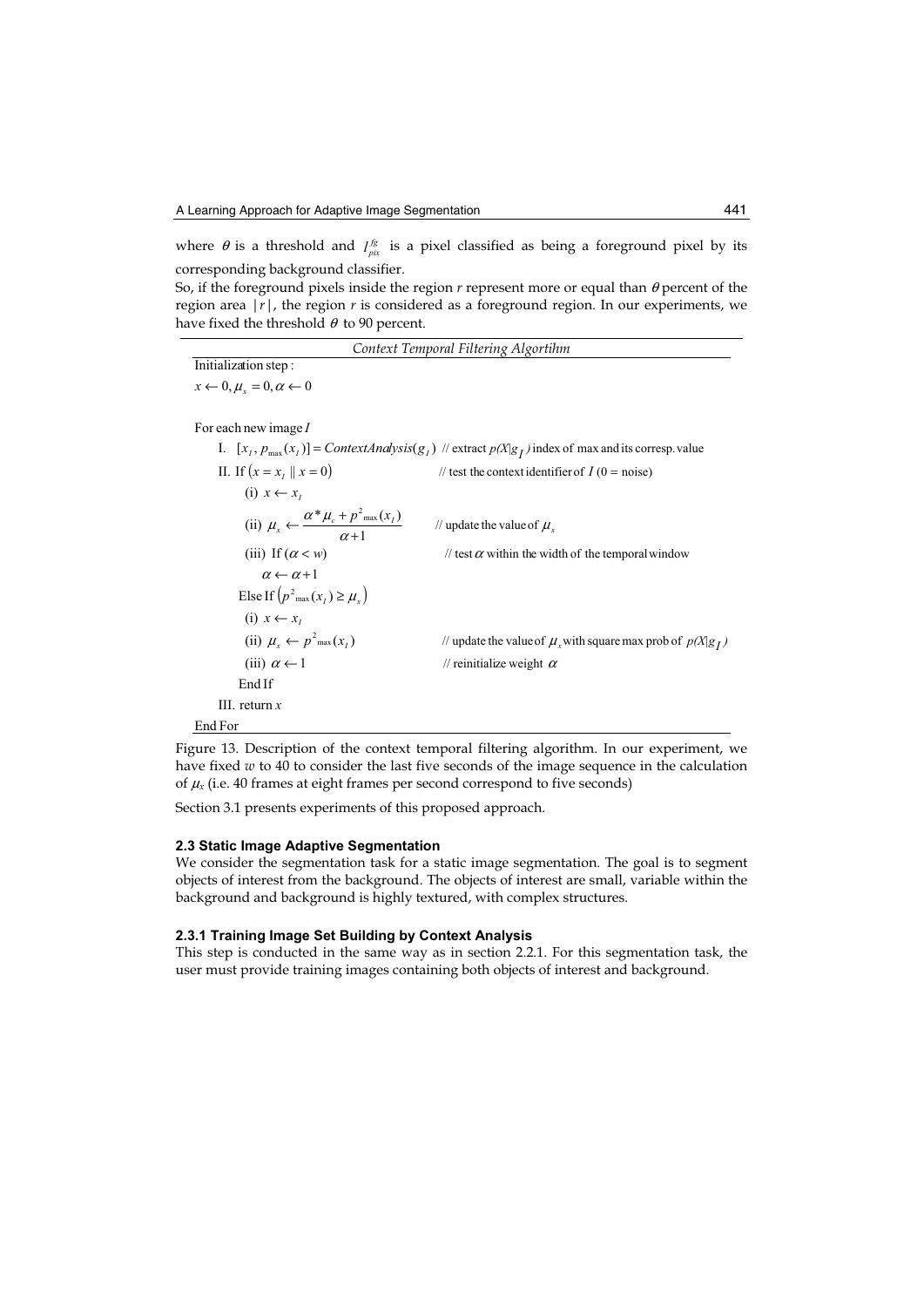#### **2.3.2 Static Image Segmentation Knowledge Acquisition by Visual Annotations of Regions**

In this section, we focus on the knowledge acquisition for static image segmentation. We use the example-based modeling approach as an implicit representation of the knowledge. This approach has been applied successfully in many applications such as detection and segmentation of objects from specific classes (e.g. Schnitman et al., 2006; Borenstein & Ullman, 2004). Starting from representative patch-based examples of objects (e.g. fragments), modeling techniques (e.g. mixture of gaussians, neural networks, naive bayes classifier) are implemented to obtain codebooks or class-specific detectors for the segmentation of images. Our strategy follows this implicit knowledge representation and associates it with machine learning techniques to train region classifiers. In our case, region annotations represents the high-level information. This approach assumes that the user is able to gather a representative set of manually segmented training images, i.e. a set that illustrates the variability of object characteristics which may be found. The result of a manual segmentation for a training image  $I \in I$  image is noted  $R_I$  where  $R$  is a set of regions. First, let the user define a domain class dictionary composed of *k* classes as  $L = \{l_1, \ldots, l_k\}$ . This dictionary must be designed according to the problem objectives. Once *L* is defined, the user is invited, in a supervised stage, to label the regions of the segmented training image with respect to *V*. From a practical point of view, an annotation is done by clicking into a region *r* and by selecting the desired class label *l*. At the end of the annotation task, we obtain a list of labelled regions which belong to classes defined by the user. For each region, a feature vector  $v_r$  is also extracted and it makes, with the label a pair sample noted  $(v_r, l_r)$ . The set of all collected pair samples from *I* constitutes the training dataset. This training dataset represents the knowledge of the segmentation task and is composed, at this time, of raw information.

In the following section, we address the problem of knowledge modeling by statistical analysis.

#### **2.3.3 Segmentation Knowledge Modelization**

The first step towards learning statistical models from an image partition is extracting a feature vector from each region. But which low-level features are the most representative for a specific partition ? This fundamental question, refering to the feature selection problem, is a key issue of most of the segmentation approaches. As said by Draper in (Draper, 2003), we need to avoid relying on heuristically selected domain features. A popular approach is to combine generic features, such as color, texture and geometric features. The final feature vector representing a region is a concatenation of the feature vectors extracted from each cue.



Figure 14. Region Classifier training schema for static image segmentation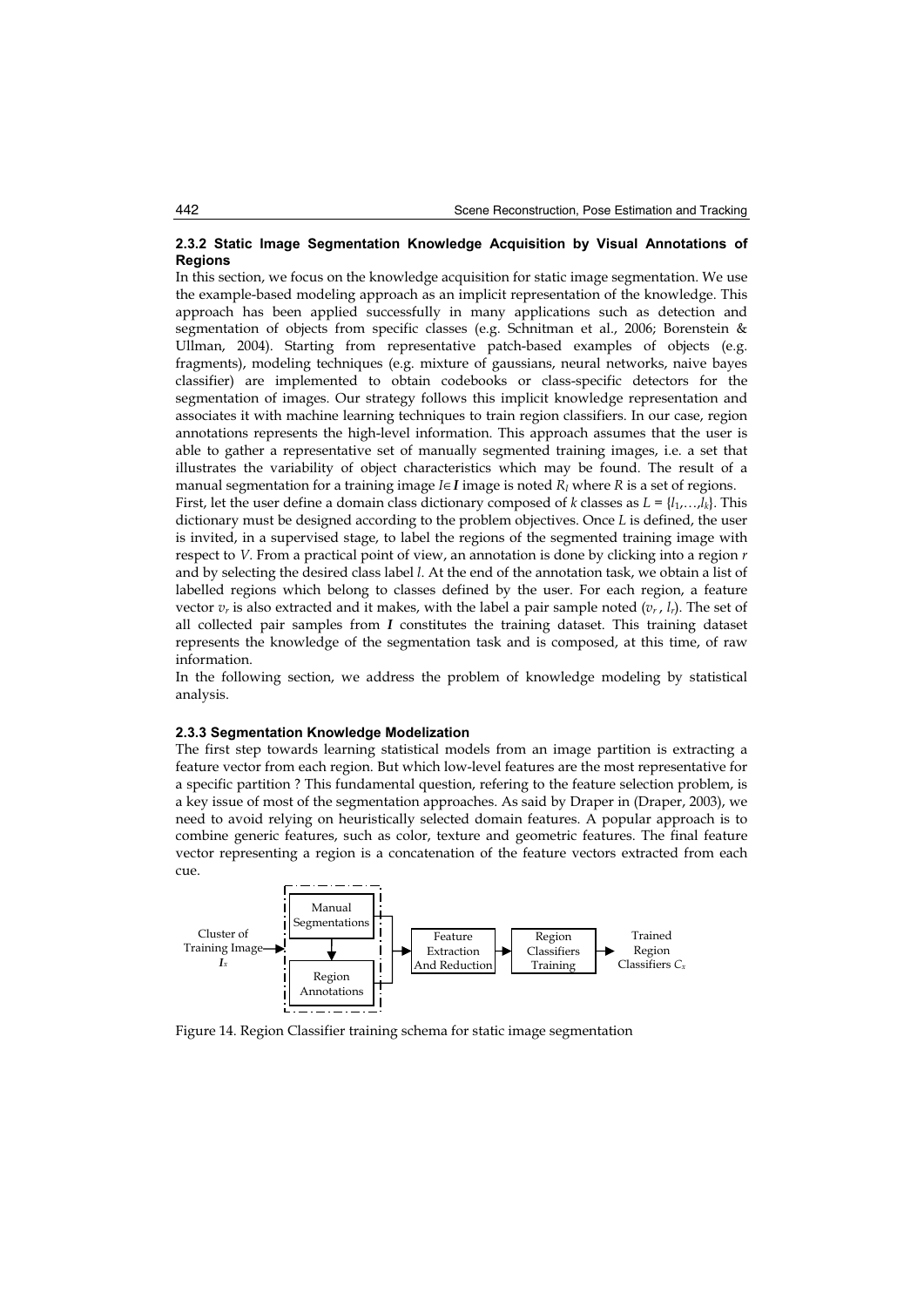Then, applying a feature reduction algorithm, discriminante information is extracted by using a linear component analysis method. In our approach, a generalization of linear principal component analysis, kernel PCA, is exploited to simplify the low-level feature representation of the training dataset T. Kernel PCA was introduced by Scholkopf (Mika et al., 1999) and has proven to be a powerful method to extract nonlinear structures from a data set (Dambreville et al., 2006). Comparing to linear PCA, which may allow linear combinations of features that are unfaithful to the true representation of object classes, kernel PCA combines the precision of kernel methods with the reduction of dimension in the training set. We denote  $v_r$ ' as the vector of reduced features for the region  $r$ .

After reducing feature vector for each region of each training image, the next step is to modelize the knowledge in order to produce region classifiers (one classifier per class) as seen in Figure 14. For a feature vector  $v_{r}$  and a class  $c$ ,

$$
c_i(r) = p(l_r \mid v'_r) \tag{9}
$$

with *cl(r)*∈[0,1], is the probability estimate associated with the hypothesis: feature vector ν*r'* extracted from region  $r$  is a representative sample of  $l$ . The set of these trained region classifiers is noted  $C = \{c_1, \ldots, c_k\}$ .

A variety of techniques have been successfully employed to tackle the problem of knowledge modeling. Here we have tested Support Vector Machine (SVM) (Burges, 1998) as a template-based approach. SVM are known to be an efficient discriminative strategy for large-scale classification problems such as in image categorization (Chen & Wang, 2004) or object categorization (Huan & LeCun, 2006). SVM training consists of finding an hypersurface in the space of possible inputs (i.e. feature vectors labeled by +1 or -1). This hypersurface will attempt to split the positive examples from the negative examples. This split will be chosen to have the largest distance from the hyper-surface to the nearest of the positive and negative examples. We adopt a one-vs-rest multiclass scheme with probability information (Wu et al., 2004) to train one region evaluator *c* per class *l*.

The goal of training region classifiers is not to directly treat the problem of the segmentation as a clustering problem but as an optimization one. Region classifiers express the problem knowledge. Used as performance assessment tools, they define a segmentation evaluation metric. Such functional can then be used in an optimization procedure to extract optimal algorithm parameters. Consequently, we can say that the segmentation optimization is guided by the segmentation task. Next section describes this approach.

#### **2.3.4 Segmentation Knowledge Extraction via Parameter Optimization**

While a lot of techniques (Sezgin et al., 2004) have been proposed for adaptive selection of key parameters (e.g. thresholds), these techniques do not accomplish any learning from experience nor adaptation independently of detailed knowledge pertinent to segmentation algorithm. The proposed optimization procedure overcomes such limitations by decomposing the problem into three fundamental and independent components: a segmentation algorithm with its free-parameters to tune, a segmentation evaluation metric and a global optimization algorithm (see Figure 15). To our knowledge, this scheme has already been applied for adaptive segmentation problems by Banu et al. (Bahnu et al., 1995) and by Abdul-Karim et al. (Abdul-Karim et al., 2005). Bahnu et al. used a genetic algorithm to minimize a multiobjective evaluation metric based on a weighted mix of global, local and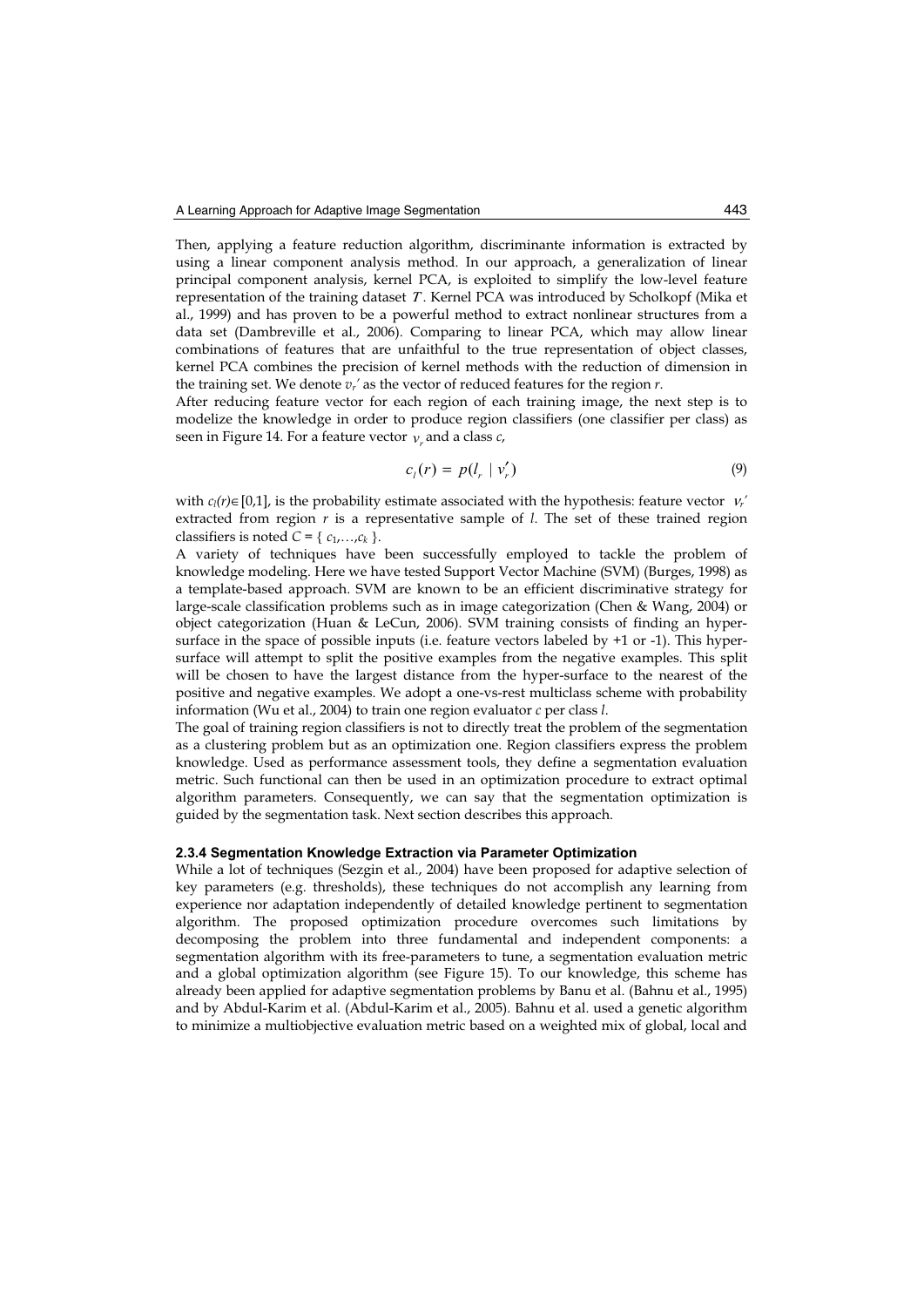symbolic information. Experiments are not very convincing since it has only been tested for one segmentation algorithm and one application (outdoor tv imagery). Abdul-Karim et al. used a recursive random search algorithm to optimize the parameter setting of a vesselneurite segmentation algorithm. Their system uses the minimum description length principle to trade-off a probabilistic measure of image-content coverage against its conciseness. This trade-off is controlled by an external parameter. The principal limitation of the method is that the segmentation evaluation metric has been defined for the specific task of vessel-neurite segmentation and makes the system unsuitable for other applications. Our approach differs from these ones in the optimization method and above all, in the definition of the evaluation metric.

Let *I* be an image of the training dataset *I*, *A* be a segmentation algorithm and  $p^A$  a vector of parameters for the algorithm Α. The result *<sup>A</sup> RI* of the segmentation of Ι with algorithm Α is defined as:

$$
R_I^A = A(I, \mathbf{p}^A) \tag{10}
$$

where *R* is a set of regions.



Fig 15. Algorithm parameter optimization schema. Given an input image and trained region classifiers, the ouput of the module is the set of optimal parameter for the segmentation algorithm associated with the final segmentation quality assessment value

Several considerations motivate the selection of a direct search method (the simplex algorithm in our implementation) as a preferred strategy compared to other available alternatives. First, exhaustive search is time prohibitive because of the size of the search space. Second, in our approach, the performance metric  $\rho$  has no explicit mathematical form and is non-differentiable with respect to  $\mathbf{p}^A$ , mainly because the mapping itself is not differentiable. Thus, standard powerful optimization techniques like Newton-based methods cannot be applied effectively. Simplex algorithm reachs these two conditions: it is able to work on non-smooth functions and the number of segmentation runs to obtain the optimal parameter settings is low (from experiments, under 50 runs in mean). Let us define the performance evaluation of the segmentation as: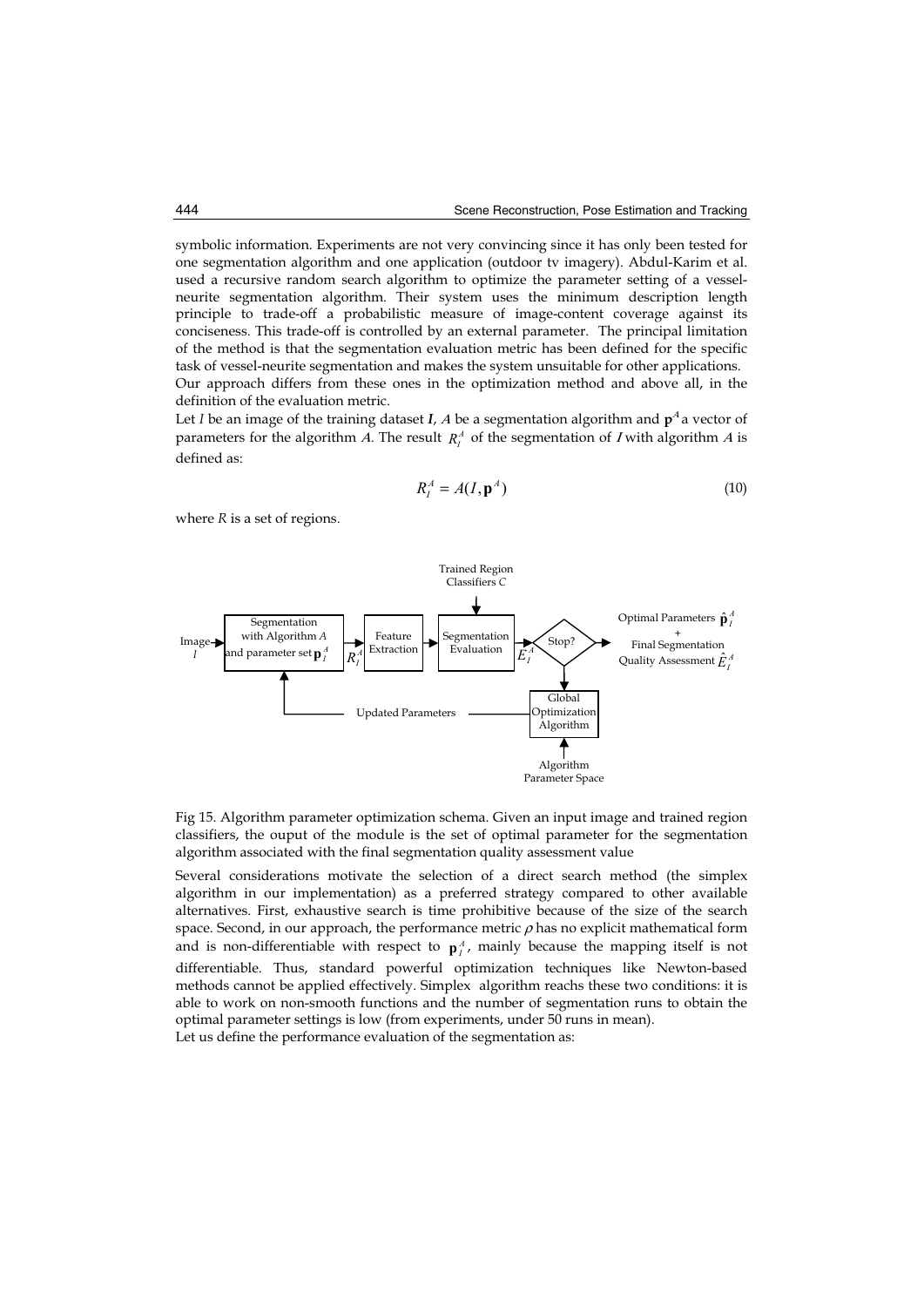$$
E_I^A = \rho(R_I^A, C) \tag{11}
$$

where  $E_t^A$  is a scalar,  $R_t^A$  the result of the segmentation of *I* with algorithm A and *C* the set trained region classifiers. The purpose of the optimization procedure is to determine a set of parameter values  $\hat{\mathbf{p}}_I^A$  which minimizes  $E_I^A$ :

$$
\hat{\mathbf{p}}_I^A = \underset{\mathbf{p}_I^A}{\arg\min} \rho(R_I^A, C) \n= \underset{\mathbf{p}_I^A}{\arg\min} \rho(A(I, \mathbf{p}^A), C)
$$
\n(12)

In order to be goal-oriented,  $\rho$  must take into account the knowledge of the problem. In our approach, this knowledge is represented by the set of previously trained region classifiers *C*. Each region classifiers returns the class membership probability  $c(r)$  depending on the feature vector  $v_r$  extracted from  $r$ . The analysis of the classifier output values allows to judge the quality of the segmentation of each segmented region. The performance metric  $\rho$  is then considered as a discrepency measure based of the responses of region classifiers as:

$$
\rho\big(R_i^A, C\big) = \frac{1}{|I|} \sum_{r_i \in R} |r_i| \cdot \bigg(1.0 - \max_j c_j(r_i)\bigg) \tag{13}
$$

where  $|I|$  and  $|r_i|$  are respectively the image area and the area of the *i*th region.  $\rho$  is borned between zero (i.e. optimal segmentation according to *C*) and one (i.e. all classifier responses to zero).Our metric takes also into account the region sizes by lowering the weight of small regions.

#### **2.2.3 Adaptive Static Image Segmentation**

From a new image and a set of algorithms, the clustering algorithm determines to which context cluster the image belongs to. Then, corresponding region classifiers are used for algorithm parameter optimizations. A set of segmentation assessment values is obtained (one per algorithm). This is used to rank algorithms. Finally, the algorithm with the best assessment value is selected and parametrized with the corresponding optimal parameter set for the segmentation of the image (see Figure 16).



Figure 16. Adaptive static image segmentation schema Section 3.2 presents experiments of this proposed approach.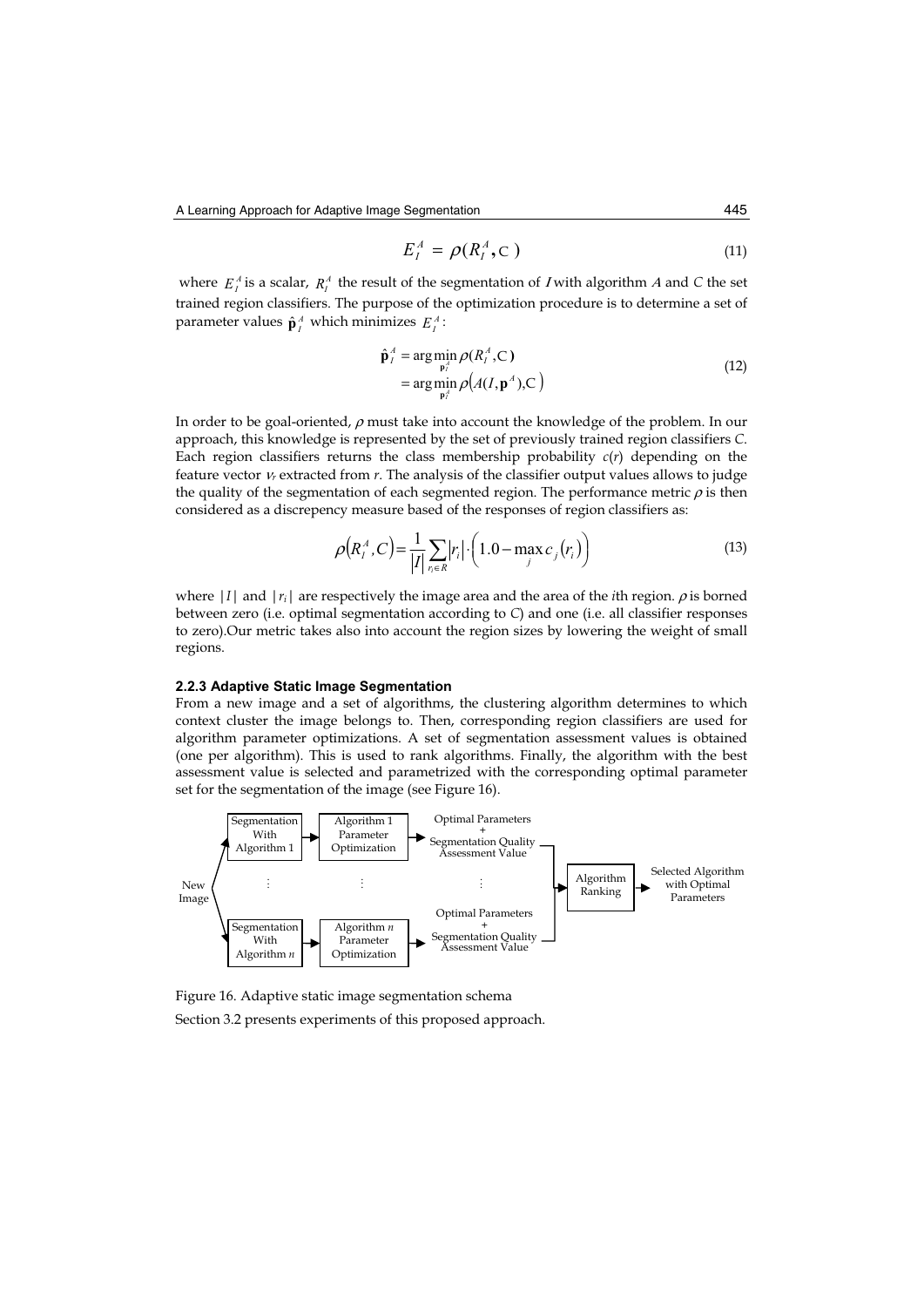#### **3. Experiments**

In this section, we present two experiments. The first experiment is a figure-ground segmentation task for video surveillance. It shows the interest of our approach for context adaptation issues. The second experiment is a segmentation task for object detection on static images. The application is in the scope of biological organism detection in greenhouse crops. It shows the interest of our approach for the three issues, i.e. context adaptation, algorithm selection and parameter tuning.

#### **3.1 Figure-ground Segmentation in Video Sequences**

The experimental conditions are the followings: the video data are taken during a period of 24 hours at eight frames per second, the field of view is fixed and the video camera parameters are set in automatic mode. In this application our goal is to be able to select the best appropriate background model according to the current context analysis. The size of the images is 352x288 pixels. Our approach is implemented in C++ and a 2,33 GHz Dual Core Xeon system with 4 Go of RAM is used for the experiments.



Figure 17. 3-D histogram of the image sequence used during the experiment (see Figure 3 for samples). Each X-Z slice is an histogram which represents the percentage of the number of pixels (Z axis) belonging to a given color coherent feature (X axis). The coherent color feature scale has been divided into 3 intervals for the three HSV channels. Histograms are ordered along the Y axis which represents the time in the course of a day. Several clusters of histograms can be easily visually disciminated as notified for cluster number 1, 14 and 2. Others clusters not represented here are intermediate ones and mainly correspond to transitions states between the three main clusters

In the learning stage, we have manually defined a training image set *I* composed of 5962 background frames (i.e. without foreground objects) along the sequence. This corresponds to pick one frame every 15 seconds in mean. First, the context clustering algorithm is trained using coherence color feature vectors *gI* as inputs. Figure 17 gives a quick overview of the feature distribution along the sequence. Sixteen clusters  $I_x$  are found (see Figure 18 for context class distribution). For each cluster, the corresponding frames are put together and automatically annotated by assigning the same (background) label to each pixel. The resulting training data set *T* is used to train background classifiers *Cx* (i.e. codebooks).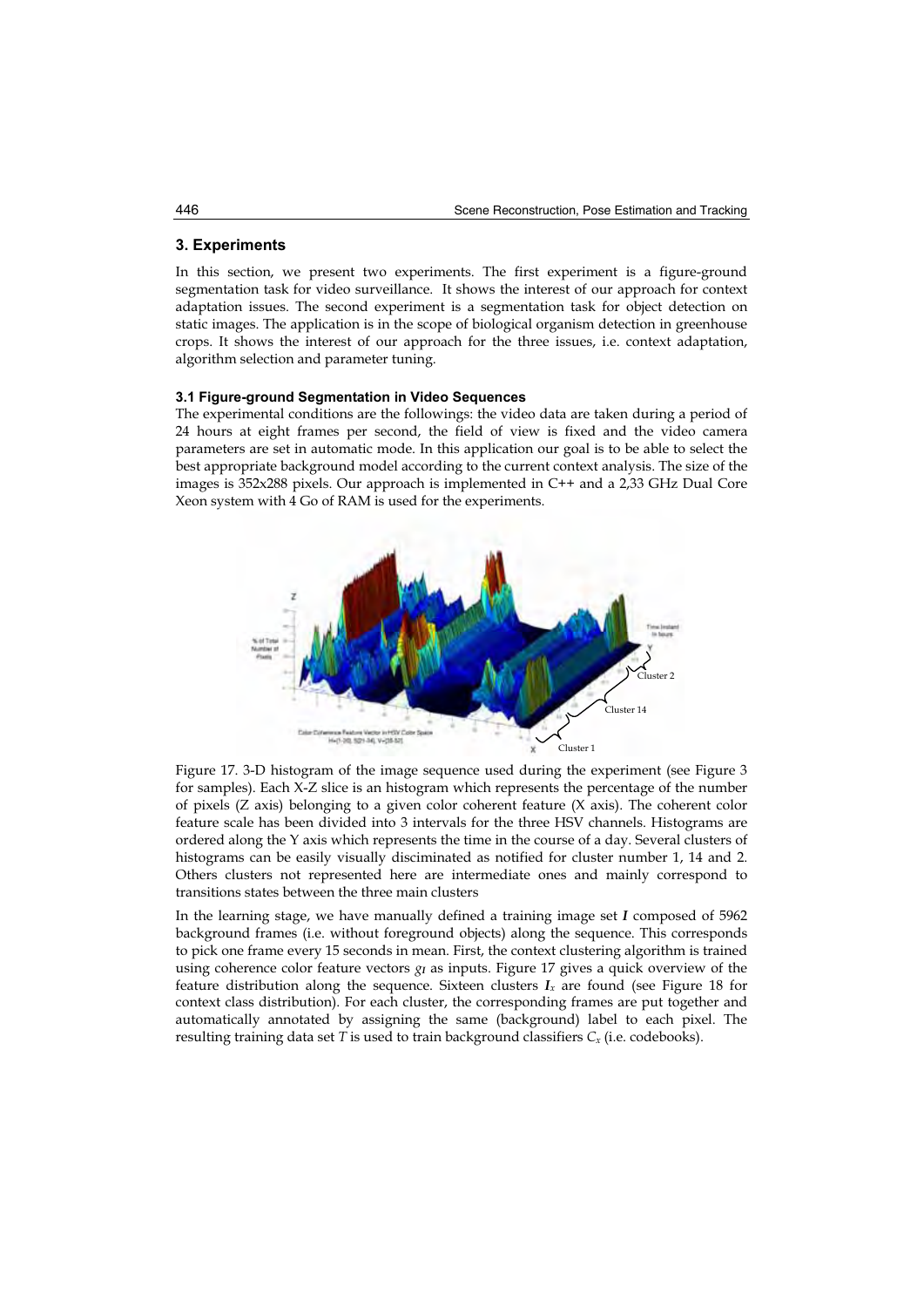In the automatic stage the figure-ground segmentation is performed in real-time. For each new frame *I*, context analysis with temporal filtering is used to select a background classifier *Cx*. Then, background segmentation is computed using the selected *Cx*. We compute in parallel a static region-based segmentation using the EGBIS algorithm with parameter σ set to 0.2 and parameter *k* set to 100. We use this segmentation to refine the one resulting from the background segmentation. Exemple of segmentation refinement is presented in Figure 19. The testing set is composed of 937 frames different from the training set *I*. We present in Figure 20 four representative results of figure-ground segmentation illustrating different context situations. To show the potential of our approach, we have compared the results obtained with our approach with the results obtained without context adaptation, i.e. using background classifiers trained on the whole sequence. We can see that the detection of moving objects is improved with our approach.



Figure 18. Pie chart of the context class distribution for the image sequence used for the experiments. Three major clusters can be identified (number 1, 2 and 14). The order of class representation does not necessary correspond to consecutive time instants. Cluster 1 corresponds to noon (sunny context), cluster 2 correspond to the morning (lower contrast) and cluster 14 to the night



Figure 19. Illustration of the segmentation refinement. An input image (a) is segmented using a region-based segmentation algorithm. The result is presented in (b). In parallel, a figure-ground segmentation (c) is computed using the background classifiers. The final result (d) is a combination of the two segmentations with respect to the criteria defined in Equation 7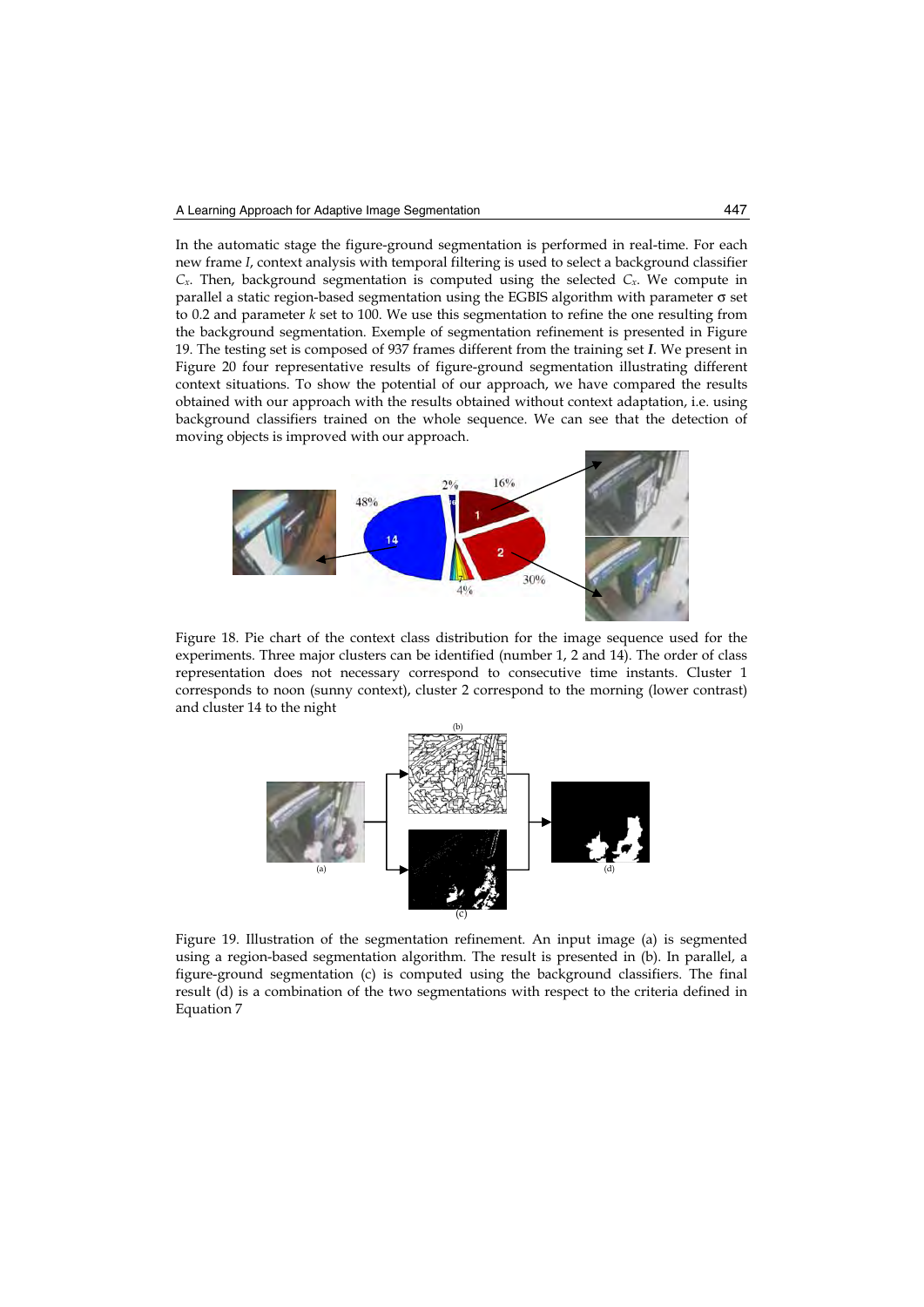Concerning the computational-time, without any optimization of the implementation, the background segmentation takes less than 0,02 second and the region-based segmentation takes 0,4 second. The total processing time allows to segment two frames per second in mean. This validates our approach for real-time applications.



Figure 20. Segmentation results illustrating different context situations. Boundaries of the detected foreground regions (mobile objects) are shown in red. Images of the left column are those obtained without context adaptation. Images of the right column are segmentation results with context adaptation. The third column corresponds to the identified context cluster. We can see that the persons are better detected using our method (rows a, c and d). Moreover, false detection are reduced (rows b, c and d)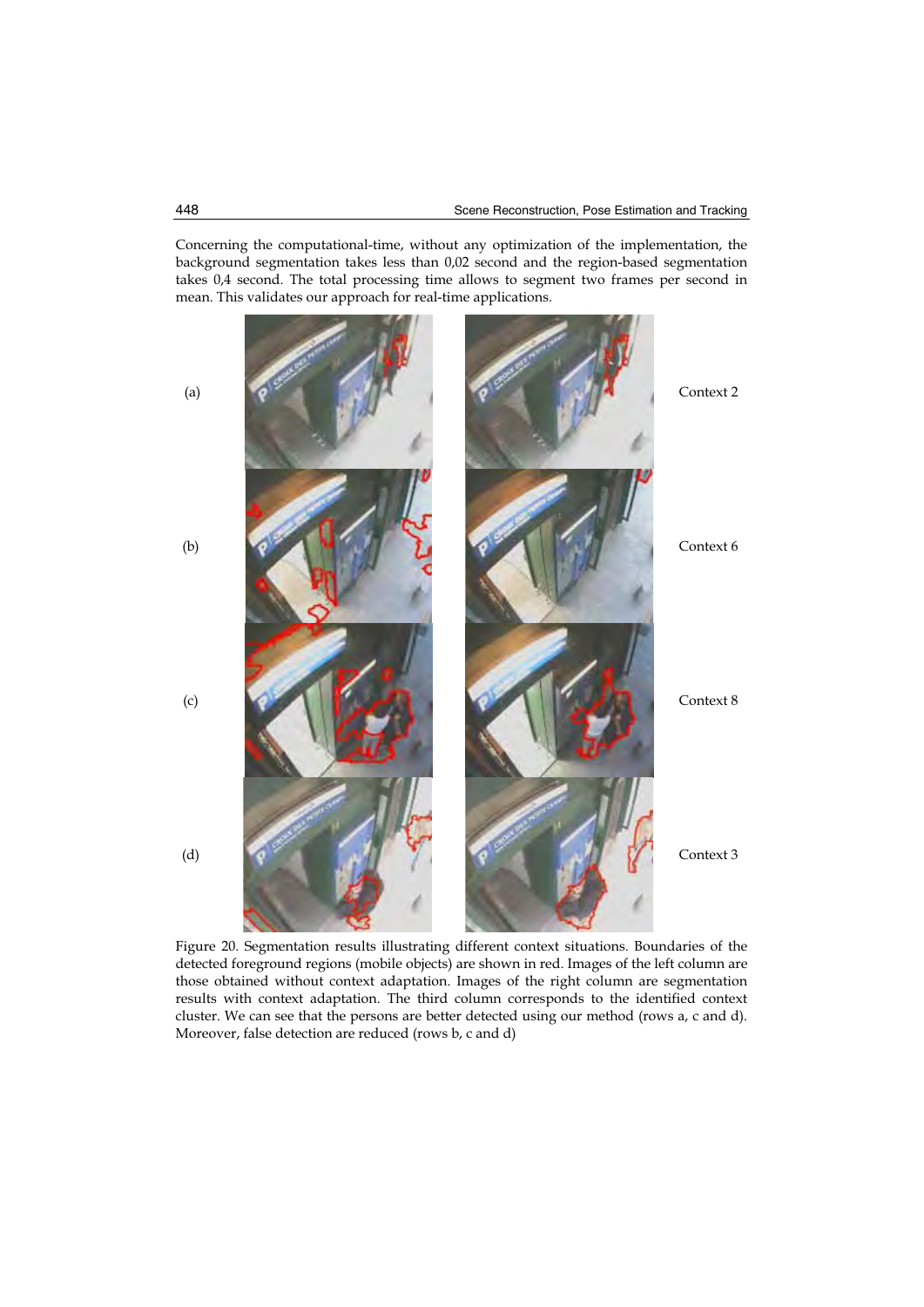#### **3.2 Static Image Adaptive Segmentation**

This experiment is related to a major challenge in agronomy: the early pest detection in rose crops (Boissard et al., 2003). The experimental conditions are the followings: images are obtained from scanned rose leaves. The objects of interest are white flies (Trialeurode vaporariorum) at mature stage. The white fly wings are half-transparent and the insect has many appendices as antennas and paws. They are shown from different points of view. The image background (i.e. the rose leaf) is highly structured and textured and also varies in color in function of the specy and the age of the plant. Concerning the set of segmentation algorithms used for this experiment, we have selected from the literature (Freixenet et al, 2002), four algorithms which illustrate different state-of-the-art approaches of image segmentation: Efficient Graph-Based Image Segmentation (Felzenszwalb & Huttenlocher, 2004), Color Structure Code (Priese et al., 2002), Statistical Region Merging (Nock & Nielsen, 2004) and Color Watershed Adjency Graph Merge (Alvarado, 2001). They are summarized in Table 1, along with their free parameters and default values used in our experiment.

| Algorithm    | Free Parameter                           | Range          | Default Value |
|--------------|------------------------------------------|----------------|---------------|
| <b>EGBIS</b> | $\sigma$ : smooth control on input image | $0.0 - 1.0$    | 0.50          |
|              | k: color space threshold                 | $0.0 - 2000.0$ | 500.0         |
| CSC.         | t: region merging threshold              | $5.0 - 255.0$  | 20.0          |
| <b>SRM</b>   | Q: coarse-to-fine scale control          | $1.0 - 255.0$  | 32.0          |
| <b>CWAGM</b> | M: Haris region merge threshold          | $0.0 - 2000.0$ | 100.0         |
|              | $k$ : Haris minimal region number        | $1.0 - 100.0$  | 10.0          |
|              | t: Min prob for wathershed threshold     | $0.0 - 1.0$    | 0.45          |

Table 1. Components of the segmentation algorithm bank, their names, parameters to tune with range and default values

In the learning stage, we have defined a training image set *I* composed of 100 sample images of white flies over rose leaves. The size of an image is 350x350 pixels. First, the context clustering algorithm is trained using coherence color feature vectors  $g_I$  as inputs. We have obtained four context clusters. Each training image cluster is manually segmented into regions by marking white fly boundaries out. This represent a total of 557 regions. Then, each region is annotated with a *white fly* or a *leaf* label and a feature vector *vr* is extracted. We compute the (H,S,V) histogram of the region pixel values quantified into 48 bins (i.e. 16 bins per channel). Each cluster of feature vectors is reduced by using kernel PCA. The size of a reduced feature vector *vr'* varies from 22 features to 28 depending on the context cluster. Then, the region classifiers  $C_x$  are trained using the linearly scaled feature vectors  $v_r'$ . We use SVM with radial basis function (RBF) as region classifiers. To fit the *C* and γ parameters of the RBF kernel to the problem data, we perform a five fold cross-validation on training data to prevent overfitting problems.

In the automatic stage, a new image *I* is initially segmented with an algorithm *A* tuned with default parameters **p***A* (i.e. with values given by the author of the algorithm). Then, parameter optimization is achieved and returns an optimal parameter set  $\hat{\mathbf{p}}_I^A$  and a segmentation quality assessment quality value  $E_t^A$  as output. Once all segmentation algorithm parameter optimizations are processed, we can rank the segmentation algorithms in accordance to their  $E^A$ . This algorithm selection technique is illustrated in Figure 21. We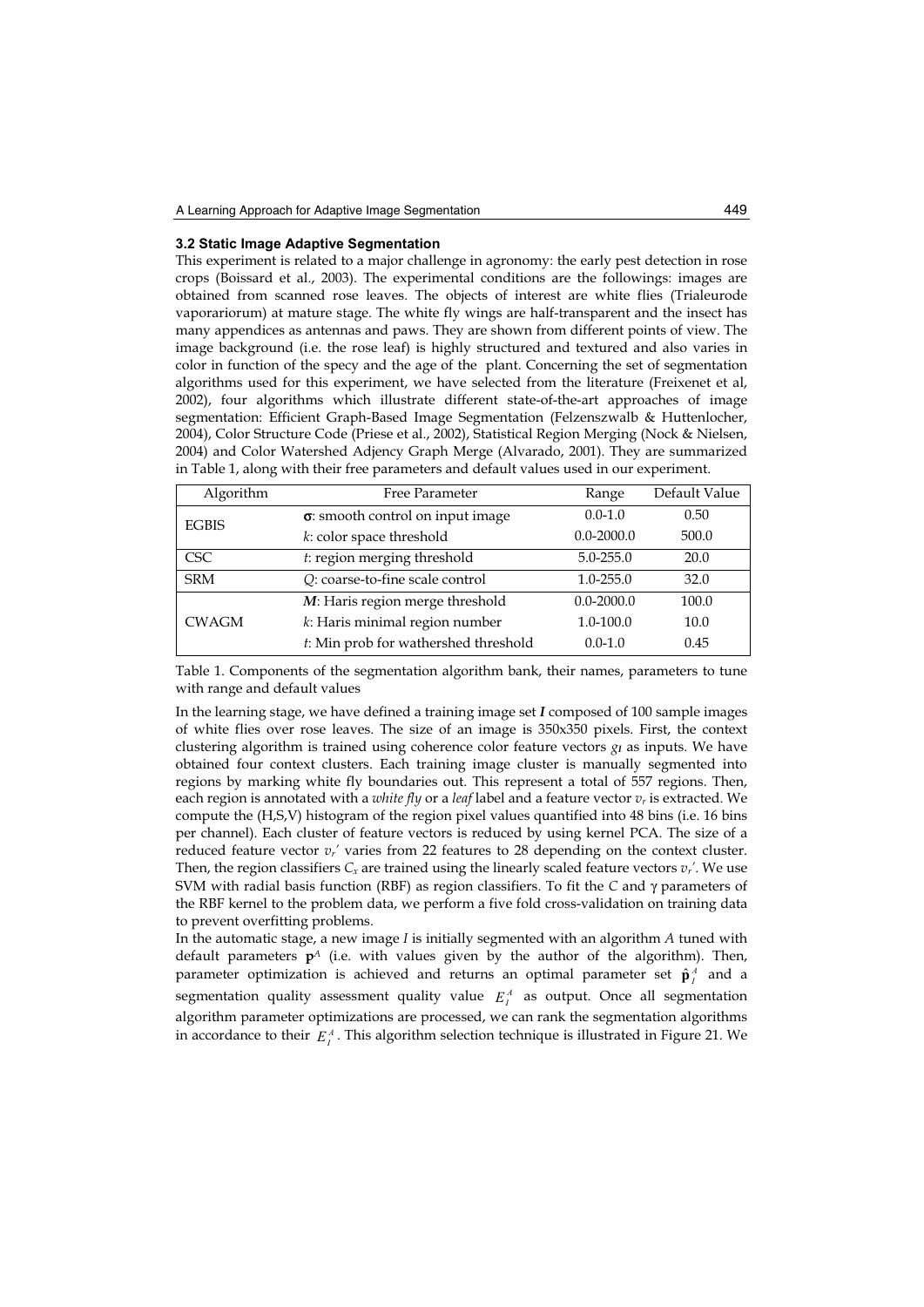can see that for the four presented algorithms, the assessment values are very closed. This is in accordance with the visual observation of the results. The small differences between the algorithms can be explained by the detection (or not) of small appendices of white flies (e.g. antenna, paw). We also see that the SRM algorithm gets the best result (i.e. the smallest assessment value) without performing the finest segmentation (appendices are not detected). This is mainly due to the fact that white fly classifiers have been trained with manually segmented regions for which, most of the time, small details like the appendices are missed. Consequently, segmentation is better evaluated when the appendices are not parts of white fly regions.



Figure 21. Segmentation results from test samples illustrating the algorithm selection issue. After parameter optimization, final algorithm segmentation quality assessment values can be compared to rank the algorithms

Figure 22 is shown to illustrate the parameter tuning issue. We clearly see that optimization of parameters is useful and tractable for different segmentation algorithms. However, we can see for the first image of Figure 22 that two white flies are miss-detected. This discrepancy has two explanations: first, it reveals that classifiers have not been trained enough and second, that our dictionary does not discriminate enough differences between classes. The first issue can be achieved by training classifiers on more training images and the second issue can be achieved by using more specific classes as one classe for each white fly body parts (e.g. head, wings and abdomen). Obviously, this also demands more efforts to the user.

Regarding the conputation-time, we have used the same hardware system than in section 3.2. Both context analysis and algorithm ranking are inconsiderable (less than 0,01 second).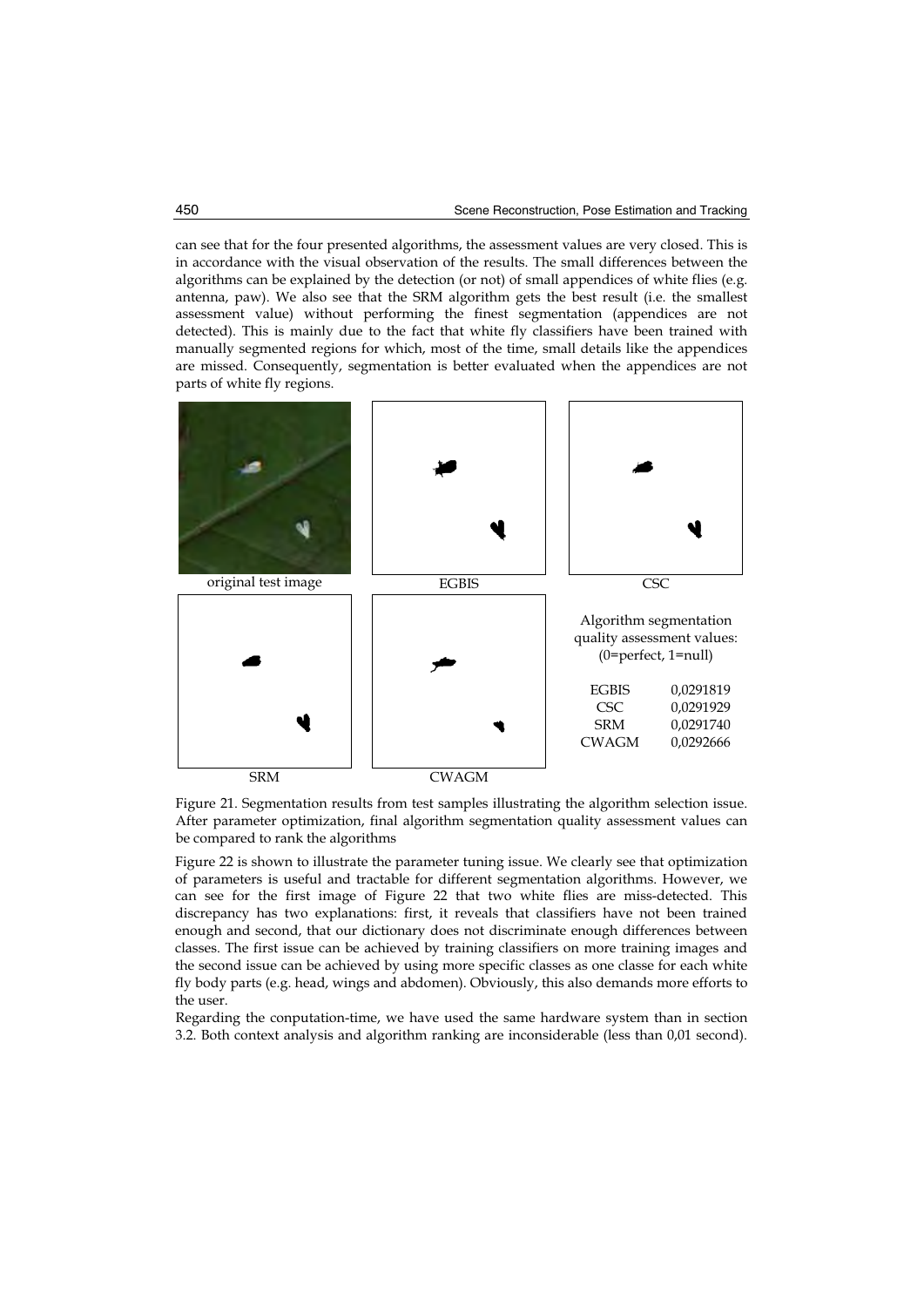An optimization closed-loop takes between 5 and 35 seconds for an image. The duration depends on the algorithm segmentation computation-time (between 0.08 second and 0.8 second), the number of iterations (between 8 and 50) and the segmentation evaluation time depending on the number of regions to process (between 1 and 300). So the total processing time of the automatic adaptive segmentation is between 5 and 35 seconds, using the same system as in section 3.1.



Figure 22. Segmentation results from test samples illustrating the algorithm parameter tuning issue. For two different images , two algorithms are first run with their default parameters (central column). Results after the parameter optimization step are presented in the last column. We can see that the detection of the object of interest is better with optimal parameters than with the default parameters

#### **4. Conclusion and Discussion**

In this chapter, we have proposed a learning approach for three major issues of image segmentation: context adaptation, algorithm selection and parameter tuning according to the image content and the application need. This supervised learning approach relies on hand-labelled samples. The learning process is guided by the goal of the segmentation and therefore makes the approach reliable for a broad range of applications. The user effort is restrained compared to other supervised methods since it does not require image processing skills: the user has just to click into regions to assign labels; he/she never interacts with algorithm parameters. For the figure-ground segmentation task in video application, this annotation task is even automatic. When all images of the training set are labelled, a context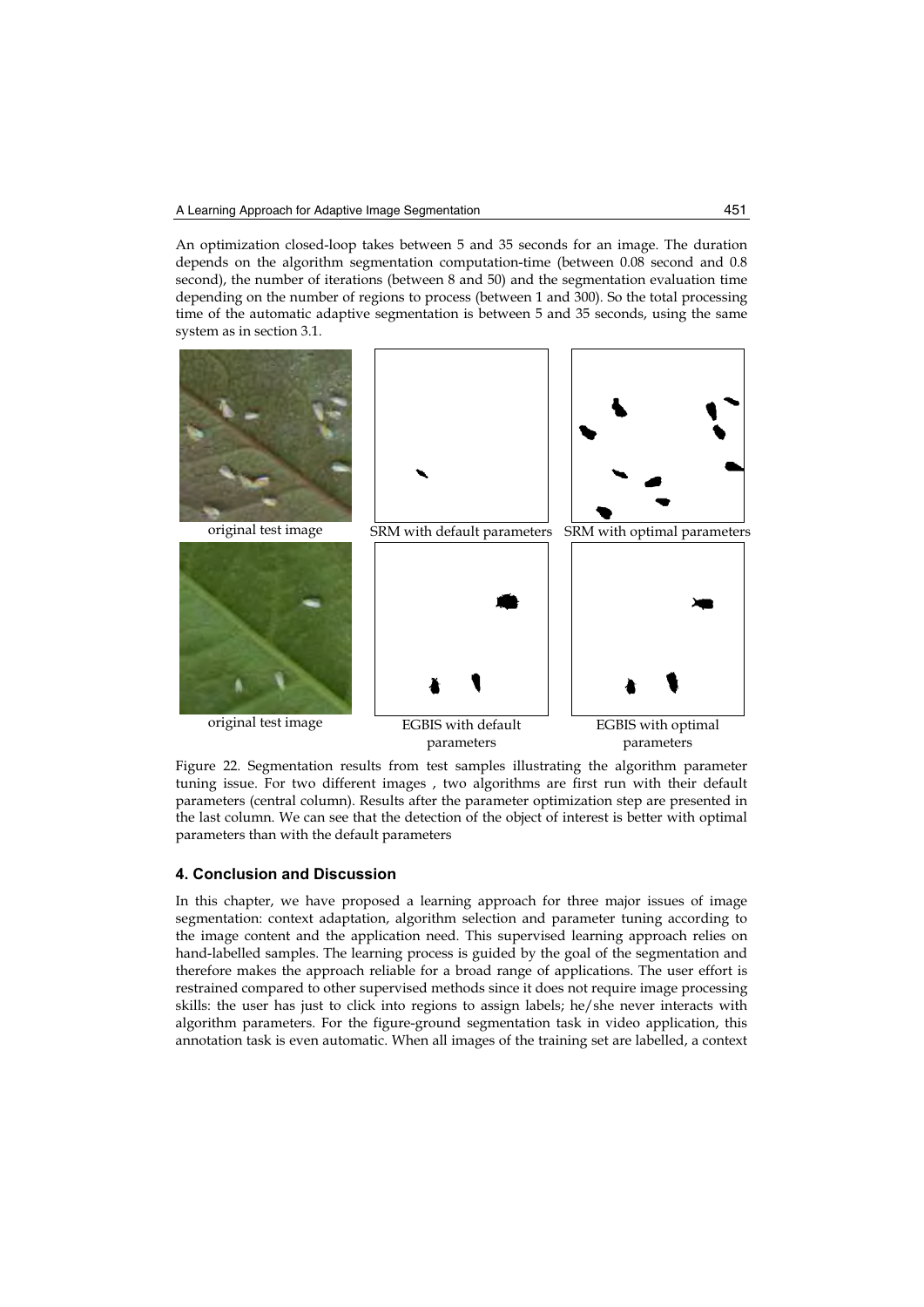analysis using an unsupervised clustering algorithm is performed to divide the problem into context clusters. This allows the segmentation to be more tractable when context is highly variable. Then, for each context cluster, region classifiers are trained with discriminative information composed of a set of image features. These classifiers are then used to set up a performance evaluation metric reflecting the segmentation goal. The approach is independent of the segmentation algorithm. Then, a closed-loop optimization procedure is used to find algorithm parameters which yield optimal results.

The contribution of our approach is twofold: for the image segmentation community, it can be seen as an objective and goal-oriented performance evaluation method for algorithm ranking and parameter tuning. For computer vision applications with strong context variations (e.g. multimedia applications, video surveillance), it offers extended adaptability capabilities to existing image-sequence segmentation techniques.

The ultimate goal of this approach is to propose the best available segmentation for a given task. So, the reliability of the approach entirely depends on the inner performance of the segmentation algorithms used. One other limitation of the approach is that the adaptability ability is depending on the sampling of the training data. More the training dataset is representative of different contexts, more the system will be precise to select and tune the algorithms.

Future works consist in improving these issues. For instance, incremental learning could be used to learn on-the-fly new situations and then enrich the knowledge of the problem. In this chapter, we have proposed a method based on class models of visual objects. This method exploits features in a discriminative manner. For very difficult cases where intraclass information (i.e. object appearance) is very heterogeneous and/or inter-class information is poorly discriminative, selection of representative features is tricky and leads to poor performances. In this case, approaches based on shared visual features across the classes as boosted decision stumps should be more appropriated and effective. Finally, by addressing the problem of adaptive image segmentation, we have also addressed underlying problems such as feature extraction and selection, segmentation evaluation and mapping between low-level and high-level knowledge. Each of these well-known challenging problems are not easily tractable and still demands to be intensively considered. We have designed our approach to be modular and upgradeable so as to take advantage of new progresses in these topics.

#### **5. Acknowledgments**

We would like to thank colleagues P. Boissard, Guy Perez and P. Bearez for image contribution concerning the static image segmentation application. This work is partially financed by a grant of region PACA. This support is gratefully acknowledged.

#### **6. References**

Abdul-Karim, M.-A. and Roysam, B. and Dowell-Mesfin, N.M. and Jeromin, A. and Yuksel, M. and Kalyanaraman, S. (2005). Automatic Selection of Parameters for Vessel/Neurite Segmentation Algorithms, *IEEE Transactions on Image Processings*, Vol.14, No.9, September 2005, pp. 1338-1350, ISSN: 1057-7149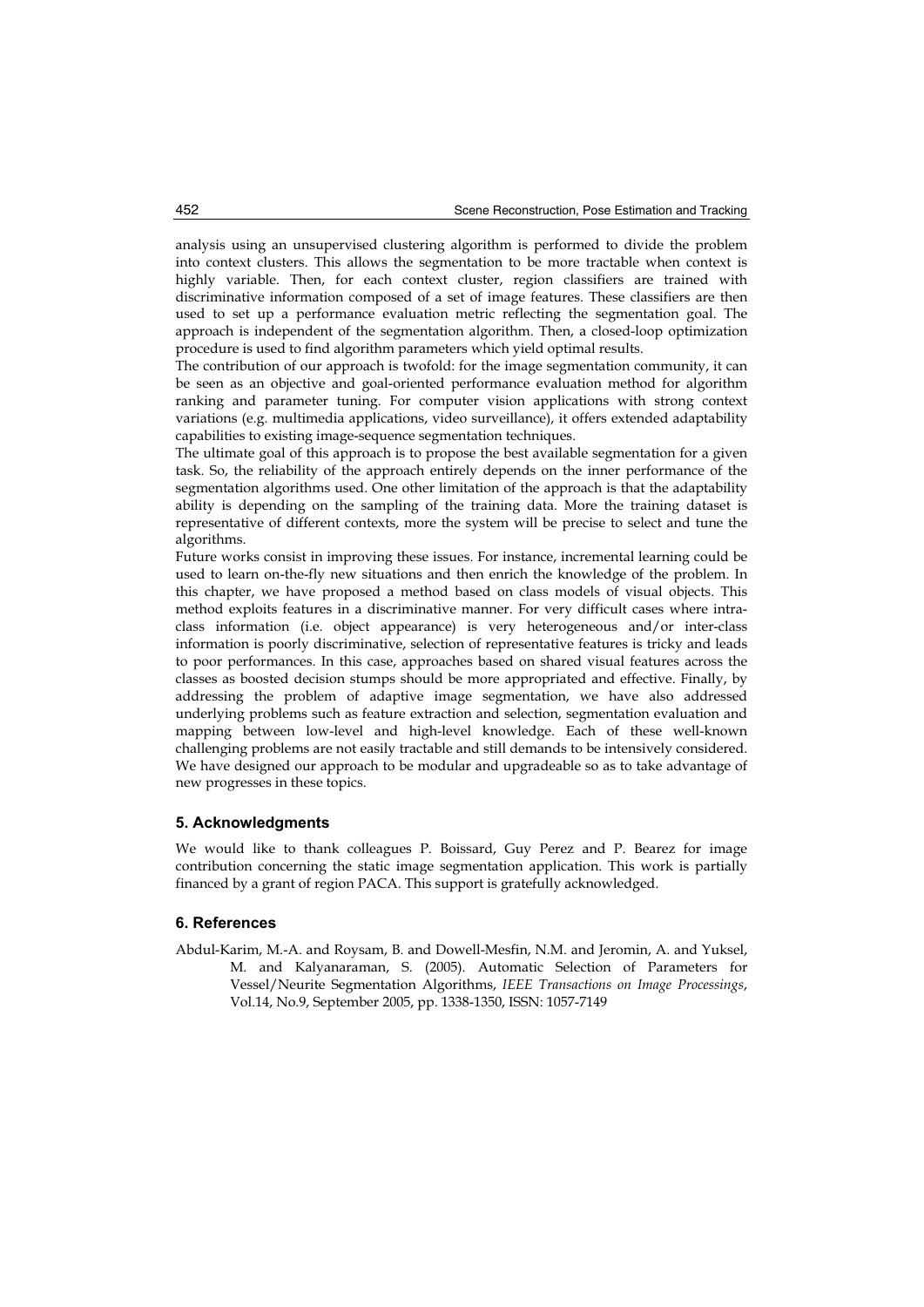- Alvarado, P. and Doerfler, P. and Wickel, J. (2001). Axon2 A visual object recognition system for non-rigid objects, *Proceedings of the International Conference on Signal Processing, Pattern Recognition and Applications (SPPRA)*, pp.235-240*,* ISBN: 0-88986- 293-1, July 2001, Rhodes, Greece
- Bahnu, B. and Lee, S. and Das, S. (1995). Adaptive Image Segmentation Using Genetic and Hybrid Search Methods, *IEEE Transactions on Aerospace and Electronic Systems*, Vol.31, No.4, October 1995, pp.1268-1291, ISSN: 0018-9251
- Boissard, P. and Hudelot, C. and Thonnat, M. and Perez, G. and Pyrrha, P. and Bertaux, F. (2003). An automated approach to monitor the sanitary status and to detect early biological attacks on plants in greenhouse – Examples on flower crops, *Proceedings of the International Symposium on Greenhouse Tomato*, Avignon, France, September, 2003
- Borenstein, E. and Ullman, S. (2004). Learning to segment, *Proceedings of European Conference on Computer Vision*, pp. 315-328, ISBN 978-3-540-21982-8, Prague, Czech Republic, May 2004, Springer, Berlin / Heidelberg
- Burges, Christopher J. C. (1998). A Tutorial on Support Vector Machines for Pattern Recognition, *Data Mining and Knowledge Discovery,* Vol.2 ,No.2 , pp.121-167, June 1998, Kluwer Academic Publishers, Hingham, MA, USA, ISSN:1384-5810
- Chen, Y. and Wang, James Z. (2004). Image Categorization by Learning and Reasoning with Regions, *The Journal of Machine Learning Research* , Vol.5, pp.913-939, December, MIT Press, Cambridge, MA, USA, ISSN:1533-7928
- Clouard, R. and Elmoataz, A. and Porquet, C. and Revenu, M. (1999). Borg: A knowledgebased system for automatic generation of image processing programs , *IEEE Transaction on Pattern Analysis and Machine Intelligence,* Vol. 21, No. 2, February, 1999, pp. 128-144, ISSN: 01 62-8828
- Dambreville, S. and Rathi, Y. and Tannenbaum, A. (2006). Shape-Based Approach to robust Image Segmentation using Kernel PCA, *Proceedings of the IEEE Conference on Computer Vision and Pattern Recognition*, Vol.1, pp.977-984, ISBN: 0-7695-2597-0, ISSN: 1063-6919, June 2006, IEEE Computer Society, Washington, DC, USA
- Draper, Bruce A. (2003). From Knowledge Bases to Markov Models to PCA, *Proceedings of Workshop on Computer Vision System Control Architectures*, Graz, Austria, March 2003
- Elgammal A., Harwood D. and Davis L. (2000). Non-parametric Model for Background Subtraction, *Proceedings of the 6th European Conference on Computer Vision-Part II*, Vol.1843, pp. 751-767, ISBN:3-540-67686-4, Dublin, Ireland, June 2000**,** Springer-Verlag, London, UK
- Ester M., Kriegel H-P., Sander J., Xu X. (1996). A Density-Based Algorithm for Discovering Clusters in Large Spatial Databases with Noise, *Proceedings of the Second International Conference on Knowledge Discovery and Data Mining*, pp. 226-231, Portland, Oregon, USA, 1996, AAAI Press, ISBN 1-57735-004-9
- Felzenszwalb, Pedro F. and Huttenlocher, Daniel P. (2004). Efficient Graph-Based Image Segmentation, *International Journal of Computer Vision*, Vol.59, No.2, September 2004, pp. 167-181, Kluwer Academic Publishers, Hingham, MA, USA, ISSN: 0920-5691
- Freixenet J., Muñoz X., Raba D., Martí J., Cufí X. (2002). Yet Another Survey on Image Segmentation: Region and Boundary Information Integration, *Proceedings of the 7th European Conference on Computer Vison Part III*, Vol. 2352/2002,pp.408-422, Copenhagen, Denmark, May 2002, Springer Berlin / Heidelberg, ISSN: 0302-9743